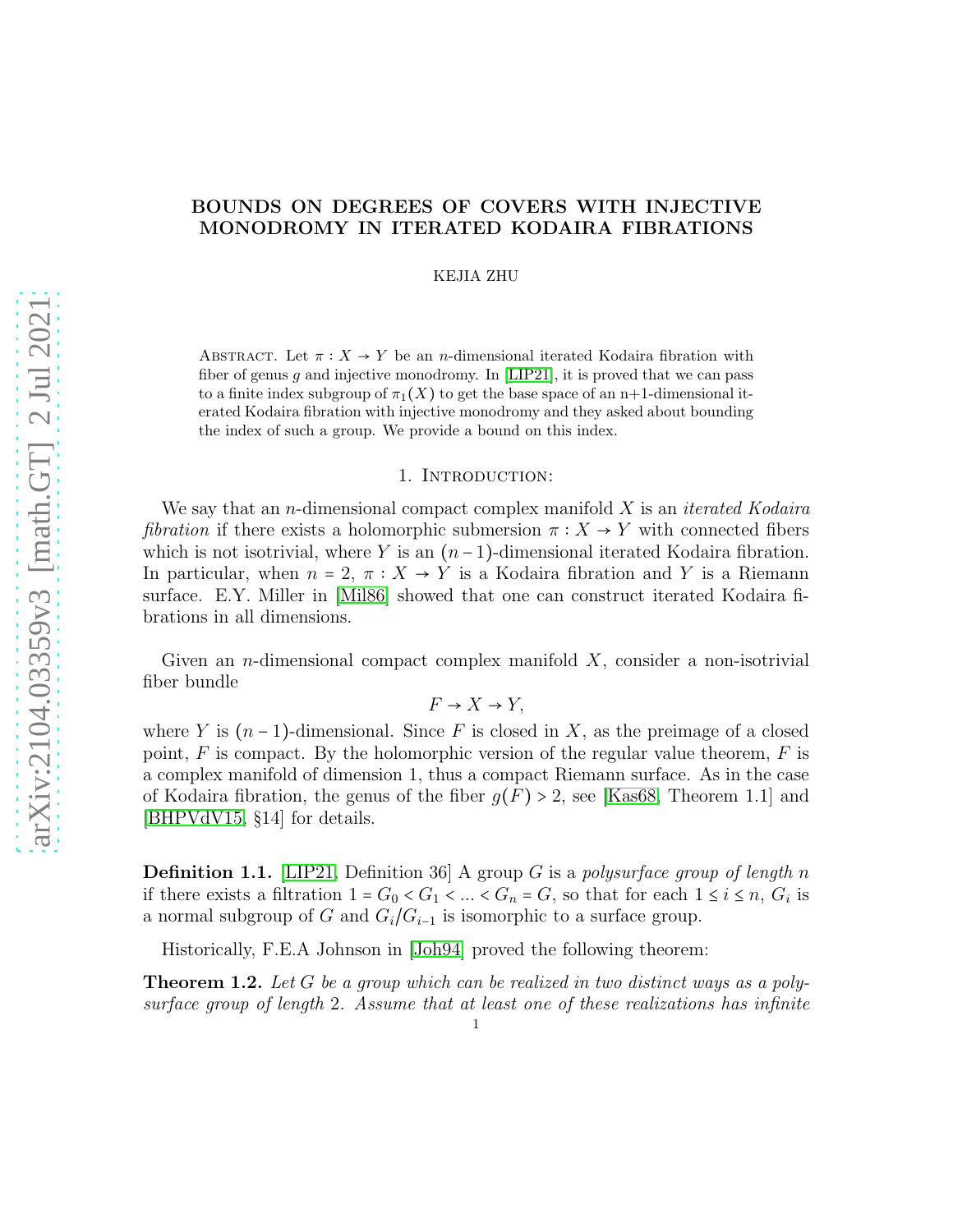*monodromy. Then the monodromy homormophism associated to any realization of* G *as a polysurface group of length* 2 *is injective.*

The above result implies that double Kodaira fibrations (i.e. fibrations admit two different Kodaira fibrations) have injective monodromy and also enabled the first embedding of surface groups in mapping class groups. Llosa Isenrich and Py proved the following theorem by developing Miller's construction of iterated Kodaira fibration from [\[Mil86\]](#page-20-1):

**Theorem 1.3.** [\[LIP21,](#page-20-0) Theorem 6] *For each*  $n \geq 2$ *, there exists an n-dimensional iterated Kodaira fibration*  $\pi : X \to Y$  *with fiber* F, such that the monodromy repre*sentation*  $\pi_1(Y) \rightarrow Mod(F)$  *is injective.* 

The construction of this theorem provides a higher-dimensional version of Johnson's embedding result. In [\[LIP21,](#page-20-0) Theorem 42], starting with an n-dimensional Kodaira fibration  $X \to Y$  with injective monodromy and fibers of genus g, Llosa Isenrich and Py constructed an  $n+1$ -dimensional Kodaira fibration with injective monodromy by passing X to a finite cover  $X_2$ . Then they asked the degree of the finite cover  $X_2 \rightarrow X$ .

The first result of this paper (see Proposition [1.6\)](#page-1-0) gives an effective version with recursive formula of the following proposition from[\[LIP21\]](#page-20-0):

Proposition 1.4. [\[LIP21,](#page-20-0) Proposition 37] *Let* G *be a polysurface group and let* A *be a finite abelian group. Then any central extension*

$$
1\to A\to \Gamma\to G\to 1
$$

*becomes trivial after passing to a finite index subgroup of* G*.*

Before we state the result, we need to define some notations:

Notation 1.5. *Given a finite abelian group* A*, let* e(A) *be the exponent of* A *and* r(A) *be a generating set of* A *of minimal size. If* G *is a polysurface group of length* n *with filtration*

 $1 = G_0 < G_1 < ... < G_n = G$ ,

*let*  $g_1(G)$  *be the genus of the surface group*  $G_1$ *.* 

The following proposition is an effective version of [\[LIP21,](#page-20-0) Proposition 37].

<span id="page-1-0"></span>Proposition 1.6. *Let* G *be a polysurface group of length* n *and let* A *be a finite abelian group. There exist:*  $(1)$  A subgroup *J* of the polysurface group  $G/G_1$  of index at most  $|A|^{2e(A)g_1(G)} \cdot e(A)^2(e(A)!)^{2g_1(G)+|r(A)|}$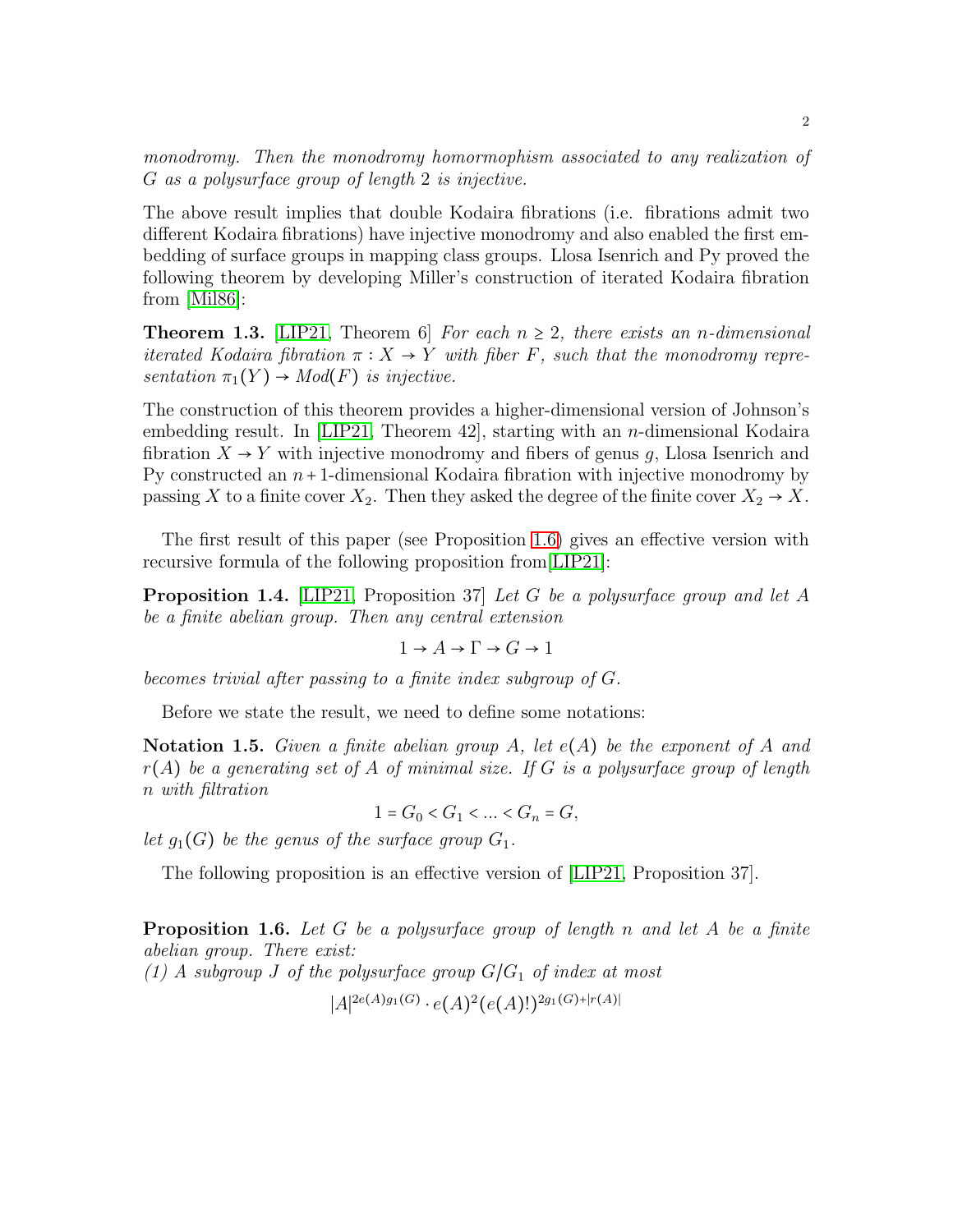*and*

(2) A subgroup K of J of index at most  $I_{n-1}(A, J)$ , where the numbers  $I_i(A, \bullet)$  are *defined recursively by:*

 $I_1(A, G) = e(A)$  *and if*  $n > 1$  *then* 

$$
I_n(A, G) = e(A)^3 |A|^{2e(A)g_1(G)} (e(A)!)^{2g_1(G)+|r(A)|} \cdot I_{n-1}(A, K) \cdot I_{n-1}(A, J);
$$

*so that for any central extension*

$$
1 \to A \to \Gamma \xrightarrow{\phi} G \to 1,
$$

*there exists some finite index subgroup*  $W < G$  *so that*  $[G : W] \leq I_n(A, G)$  *and the induced extension is trivial.*

<span id="page-2-0"></span>**Remark 1.7.** The terms  $I_{n-1}(A, J)$  and  $I_{n-1}(A, K)$  in the formula for  $I_n(A, G)$  can be computed recursively, using Lemma [2.3](#page-4-0) to bound the genus of the surfaces in their polysurface filtrations. For example,

$$
I_1(A, J) = I_1(A, K) = e(A);
$$
  
\n
$$
I_2(A, J) = e(A)^5 |A|^{2e(A)g_1(J)} (e(A)!)^{2g_1(J) + |r(A)|};
$$
  
\n
$$
I_3(A, J) = e(A)^{13} |A|^{2e(A) \cdot (g_1(J) + g_a(J) + g_b(J))} \cdot (e(A)!)^{6|r(A)| + (g_1(J) + g_a(J) + g_b(J))},
$$

where

$$
g_a(J) < e(A)^2 |A|^{2e(A)g_1(J)} (e(A)!)^{2g_1(J)+|r(A)|} \cdot (g(J_2/J_1) - 1) + 1,
$$
\n
$$
g_b(J) < e(A)^7 |A|^{2e(A)(g_1(J)+g_a(J))} (e(A)!)^{4|r(A)|+(g_1(J)+g_a(J))} \cdot (g(J_2/J_1) - 1) + 1.
$$

The formula for  $I_4(A, J)$  is very complicated, and we omit it.

The second result (see Theorem [1.10\)](#page-3-0) of this paper answers Llosa Isenrich and Py's question regarding the degree of  $X_2 \rightarrow X$  mentioned earlier with an upper bound. Before we state the result, we need to give the following notations:

Notation 1.8. *For convenience, in the following, we define*

$$
\tau_0(g) \coloneqq 4g + 2^{4g}(g-1) + 1
$$

*and define*

$$
\tau(g) \coloneqq 2^{\tau_0}.
$$

Next we are going to introduce three finite covers of Y, namely  $Z_1, Z_2$  and  $Z_3$ . The definitions of the three covers involve three homomorphisms  $\mu_a$ ,  $\rho$  and  $\mu$  defined in the Section 4.

Now we can give the definitions of the covers:  $Z_1$  := ker  $\mu_a$ , of degree at most  $\prod_{i=1}^{2g-1}$  $\mathcal{L}_{i=1}^{2g-1}(2^{2i}-1)2^{2i-1}); Z_2 \coloneqq \ker \rho \text{ of degree at most } \prod_{i=1}^{\tau_0(g)}(\tau(g)-2^{i-1}) \text{ and } Z_3 \coloneqq \ker \mu$ of degree at most  $\Pi_{i=1}^g(2^{2i}-1)2^{2i-1}$ . Note since  $\pi_1(Z_i)$   $(i=1,2,3)$  is a finite index subgroup of  $\pi_1(Y)$ , it is a polysurface group of length  $n-1$ . Also note Lemma [2.3](#page-4-0)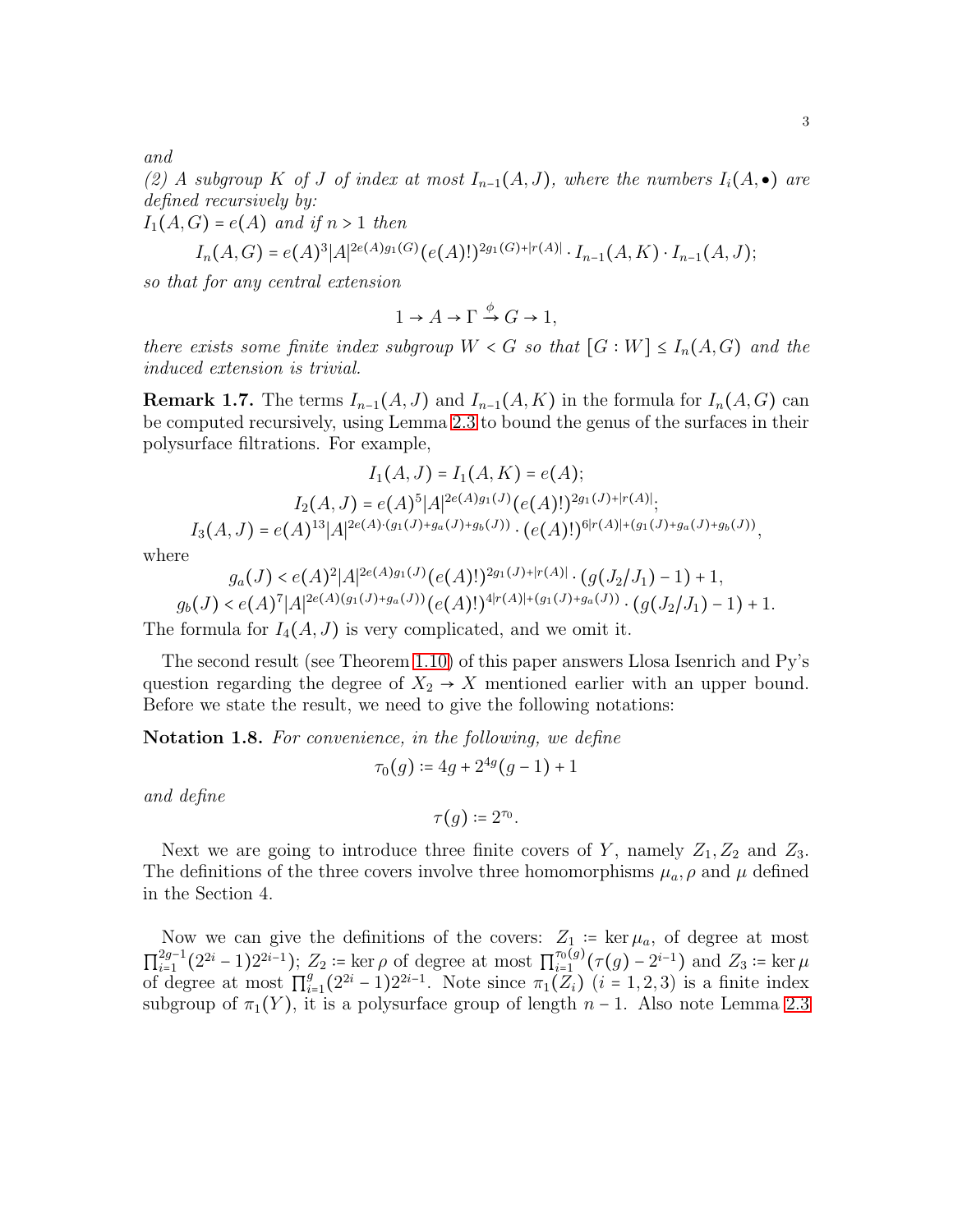allows us to calculate the genera of the surfaces for the  $Z_i$  in terms of the degree of the covering and the surfaces for Y .

Notation 1.9. *We define*

$$
\kappa_1(n-1) \coloneqq I_{n-1}((\mathbb{Z}/2\mathbb{Z})^{2g}, Z_1),
$$
  
\n
$$
\kappa_2(n-1) \coloneqq I_{n-1}((\mathbb{Z}/2\mathbb{Z})^{\tau_0(g)}, Z_2),
$$
  
\n
$$
\kappa_3(n-1) \coloneqq I_{n-1}((\mathbb{Z}/2\mathbb{Z})^{4g-2}, Z_3),
$$
  
\n
$$
\theta(g) \coloneqq 2^{4g-1} \cdot \prod_{i=1}^{2g-1} (2^{2i} - 1) 2^{2i-1} \cdot \prod_{i=1}^{g} (2^{2i} - 1) 2^{2i-1} \cdot \prod_{i=1}^{\tau_0(g)} (\tau(g) - 2^{i-1}).
$$
  
\n**n** 1 10. The finite converges  $X_{n} \to X$  constructed above has degree

<span id="page-3-0"></span>**Theorem 1.10.** The finite covering  $X_2 \rightarrow X$  constructed above has degree at most

 $\theta(q) \cdot \kappa_1(n-1) \cdot \kappa_2(n-1) \cdot \kappa_3(n-1).$ 

Acknowledgements. The author wishes to thank his advisor Daniel Groves and co-adivisor Anatoly Libgober for constant support and warm encouragement. He wishes to thank Claudio Llosa Isenrich and Pierre Py for answering his questions and helpful comments. He is also grateful to the referee for many helpful comments which improved the paper.

# 2. Preliminaries

Lemma 2.1. *The fundamental group of an* n*-dimensional iterated Kodaira fibration is a polysurface group of length* n*.*

*Proof.* Recall a surface group is polysurface and by the definition of  $n$ -dimensional iterated Kodaira fibration, there is a fiber bundle

$$
F \to K_n \to K_{n-1},
$$

where F is a hyperbolic surface and  $K_n$  is the *n*-dimensional iterated Kodaira fibration. So there is a short exact sequence:

$$
1 \to \pi_1(F) \to \pi_1(K_n) \to \pi_1(K_{n-1}) \to 1.
$$

For the 2-dimensional iterated Kodaira fibration case, there is a fiber bundle

$$
F \to K_2 \to E,
$$

where  $E, F$  are hyperbolic surfaces. Thus  $K_2$  is a polysurface group of length 2.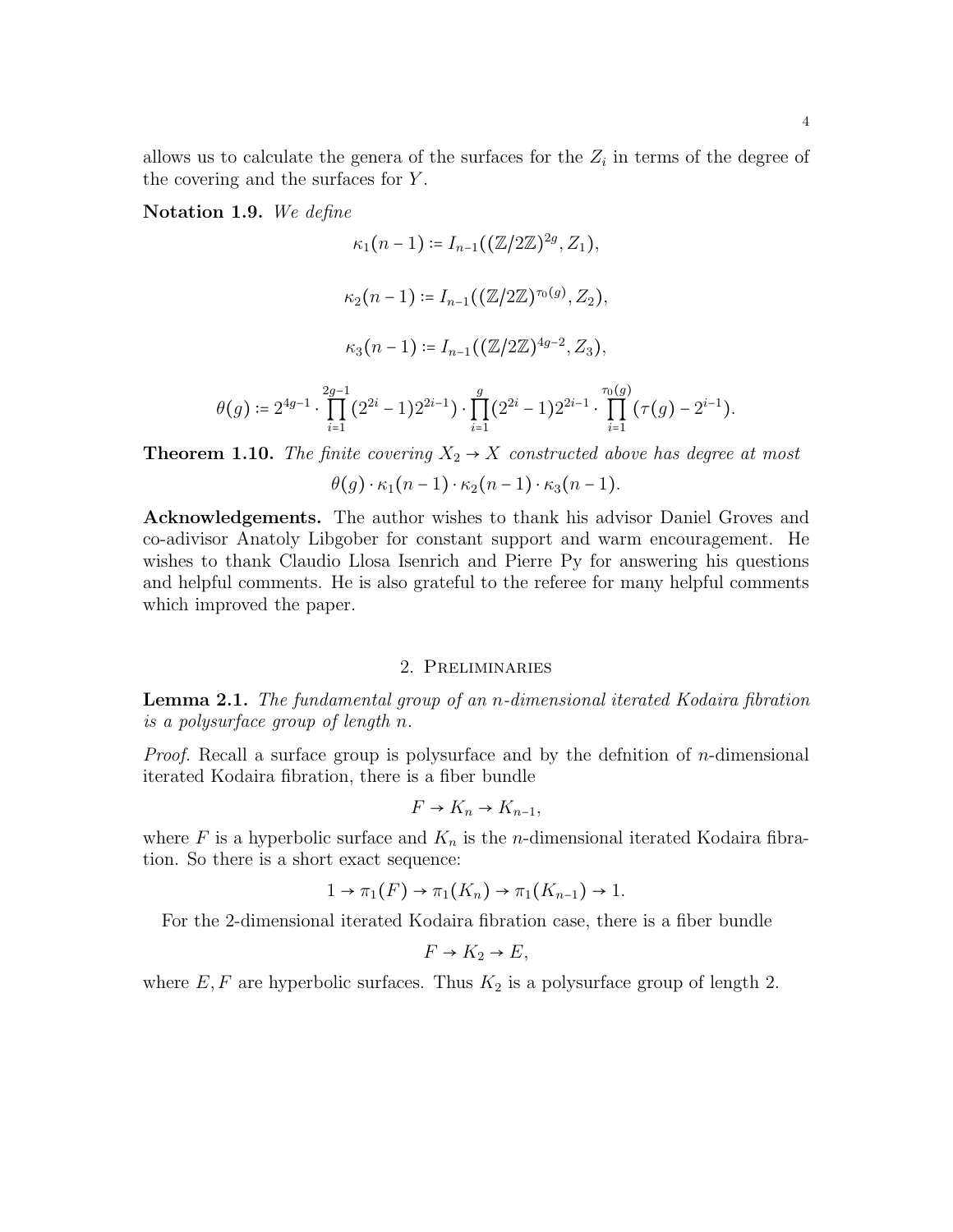Now we claim that given a short exact sequence

$$
1 \to F \to G \xrightarrow{\pi} G_0 \to 1,
$$

where F is a surface group and  $G_0$  a polysurface group of length k, then G is a polysurface group of length  $k + 1$ . Indeed, by assumption, there is a filtration

$$
1 \trianglelefteq H_1 \trianglelefteq H_2... \trianglelefteq H_k = G_0
$$

so that  $H_{i+1}/H_i$  is a surface group. Now we define  $F_1 = F$  and  $F_i = \pi^{-1}(H_{i-1})$ , it is easy to see that  $F_i \trianglelefteq F_{i+1}$ . Observe  $F_{i+1}/F_i \cong H_{i+1}/H_i$ , which is a surface group, thus G is a polysurface group of length  $k + 1$ .

By induction, the fundamental group of an *n*-dimensional iterated Kodaira fibration is a polysurface group of length n.

Notation 2.2. *If a group V is the fundamental group of a closed surface, say*  $\Sigma$ *, then we denote the genus of*  $\Sigma$  *by*  $g(V)$  *and denote the Euler characteristic of*  $\Sigma$  *by*  $\chi(V)$ .

<span id="page-4-0"></span>**Lemma 2.3.** Let G be polysurface group of length n with filtration  $1 = G_0 < G_1 < ... <$ G<sup>n</sup> = G *and* D *be a subgroup of* G *of finite index* d*. Then* D *is a polysurface group of length n* with filtration  $1 = D_0 < D_1 < ... < D_n = D$ , where  $D_i := D \cap G_i$ . Moreover, *we have*

$$
g(D_i/D_{i-1}) \le d \cdot (g(G_i/G_{i-1}) - 1) + 1.
$$

*Proof.* By the Second Isomorphism Theorem,

$$
\frac{D_i}{D_{i-1}} = \frac{D_i}{D_i \cap G_{i-1}} \cong \frac{D_i \cdot G_{i-1}}{G_{i-1}}.
$$

Note

$$
[G_i : D_i \cdot G_{i-1}] \leq [G_i : D_i] \leq [G : D] = d,
$$

thus  $\frac{D_i}{D_{i-1}}$  is a subgroup of  $\frac{G_i}{G_{i-1}}$  of index at most d. In particular, it is a surface group. Then

$$
\chi(\frac{D_i}{D_{i-1}}) = \left[\frac{G_i}{G_{i-1}} : \frac{D_i}{D_{i-1}}\right] \cdot \chi(\frac{G_i}{G_{i-1}}) \ge d \cdot \chi(\frac{G_i}{G_{i-1}}),
$$

which implies  $g(D_i/D_{i-1}) \leq d \cdot (g(G_i/G_{i-1}) - 1) + 1$ . □

## 3. An elaboration of [\[LIP21,](#page-20-0) Proposition 37]

In this section, we prove Proposition [1.6.](#page-1-0) We start in the case of length 1 (see Lemma [3.1\)](#page-5-0). Note that the length 2 is the case of classical a Kodaira fibration.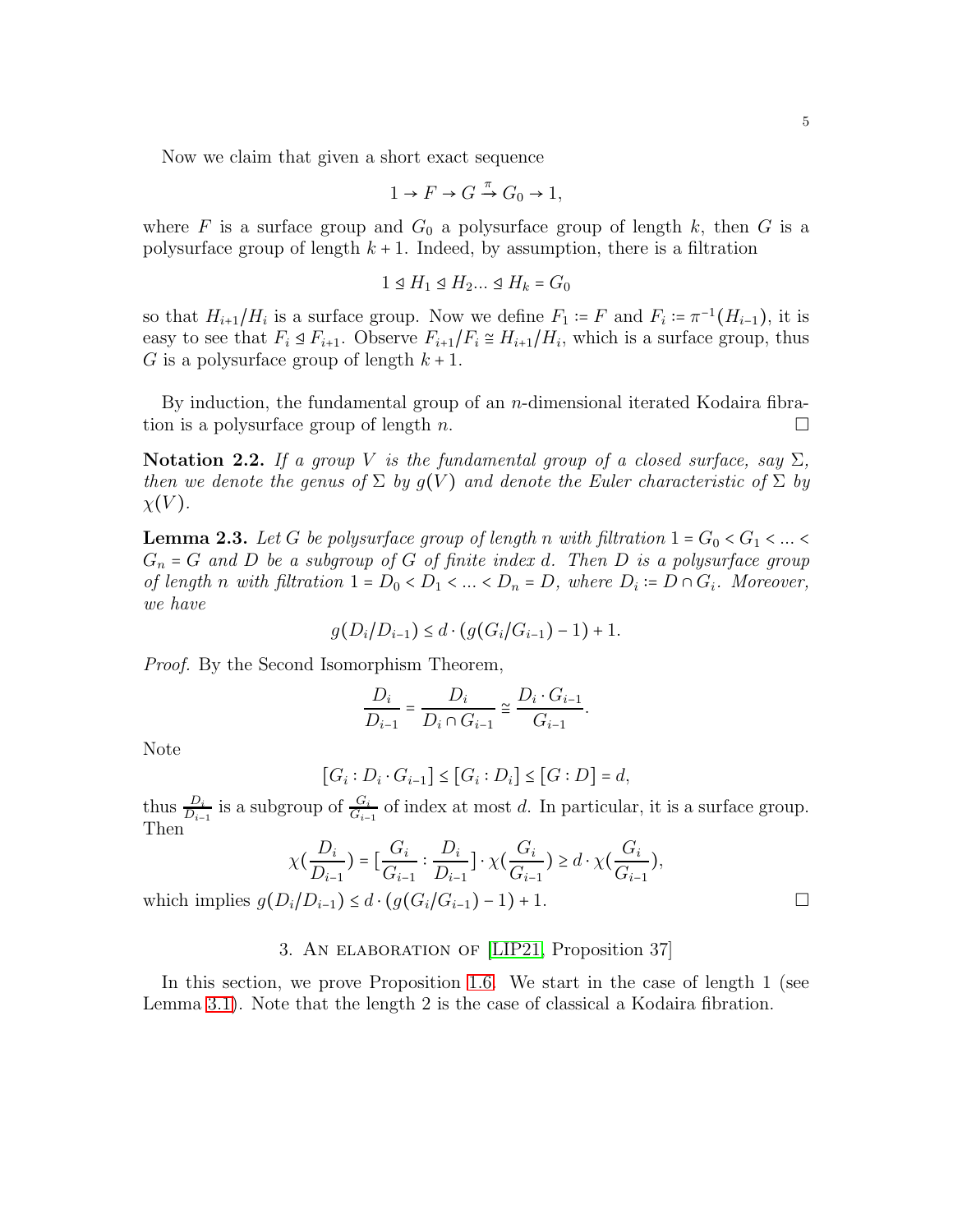<span id="page-5-0"></span>**Lemma 3.1.** *If*  $\mathcal{G}_1$  *is a surface group and*  $1 \rightarrow A \rightarrow \Gamma \rightarrow \mathcal{G}_1 \rightarrow 1$  *is a central extension, then there is a finite index subgroup*  $H < \mathcal{G}_1$  *with*  $[\mathcal{G}_1 : H] \leq I_1(A, \mathcal{G}_1) \coloneqq e(A)$  *so that the induced extension of* H *by* A *is trivial. Moreover, we can take*  $H \trianglelefteq \mathcal{G}_1$  *and*  $\mathcal{G}_1/H$ *to be cyclic.*

*Proof.* The extension corresponds to a class in  $H^2(\mathcal{G}_1, A)$ . Since  $H_1(\mathcal{G}_1, \mathbb{Z})$  is torsionfree, the universal coefficient theorem implies

$$
H^2(\mathcal{G}_1, A) = \text{Hom}(H_2(\mathcal{G}_1, \mathbb{Z}), A).
$$

Let  $\mathcal{G}_1 := \pi_1(\Sigma)$  for some surface  $\Sigma$ . If  $H < \mathcal{G}_1$  is a subgroup of index d, then  $H = \pi_1(\Sigma_1)$ , where  $f : \Sigma_1 \to \Sigma$  is a degree d covering map inducing the inclusion  $\pi_1(f): H \to \mathcal{G}_1$ . Then the induced degree map

$$
f_*: H_2(H, \mathbb{Z}) \to H_2(\mathcal{G}_1, \mathbb{Z})
$$

is

$$
\mathbb{Z} \xrightarrow{\times d} \mathbb{Z}.
$$

Thus

$$
f^*H^2(H, A) = \text{Hom}(f_*H_2(H, \mathbb{Z}), A) = \{ \phi : x \mapsto \phi(dx) \in A) \},
$$

where  $\phi \in \text{Hom}(H_2(\mathcal{G}_1, \mathbb{Z}), A)$ . Since A is abelian,  $\phi(dx) = d\phi(x)$ .

Note we can make H normal by considering a surjection from the surface group to a cyclic group of order  $e(A)$ . Thus we may require  $\mathcal{G}_1/H = \mathbb{Z}/e(A)\mathbb{Z}$  and construct the corresponding  $\Sigma_1$ . So

$$
f^*H^2(H, A) = \{ \phi : x \mapsto \phi(dx) = d\phi(x) = 1 \in A \},
$$

where  $\phi \in \text{Hom}(H_2(\mathcal{G}_1, \mathbb{Z}), A)$ . Hence  $f^*H^2(H, A)$  is trivial. Thus the corresponding extension is trivial, in other words, when restricting  $\mathcal{G}_1$  to a subgroup of index  $e(A)$ in the extension

$$
1 \to A \to \Gamma \to \mathcal{G}_1 \to 1,
$$

there is a trivial extension.

**Remark 3.2.** We have proved Proposition [1.6](#page-1-0) in case  $n = 1$ .

Let G be a polysurface group of length n with central extension  $1 \to A \to \Gamma \stackrel{\phi}{\to}$  $G \rightarrow 1$  and let  $G_1 \prec G$  be a normal surface subgroup of G. By Lemma [3.1,](#page-5-0) there is a finite index normal subgroup of  $G_1$ , say  $G'_1$ , with index at most  $e(A)$ , such that the extension is trivial over  $G'_{1}$  and the quotient group  $G_{1}/G'_{1}$  is cyclic. So there is a pair of short exact sequences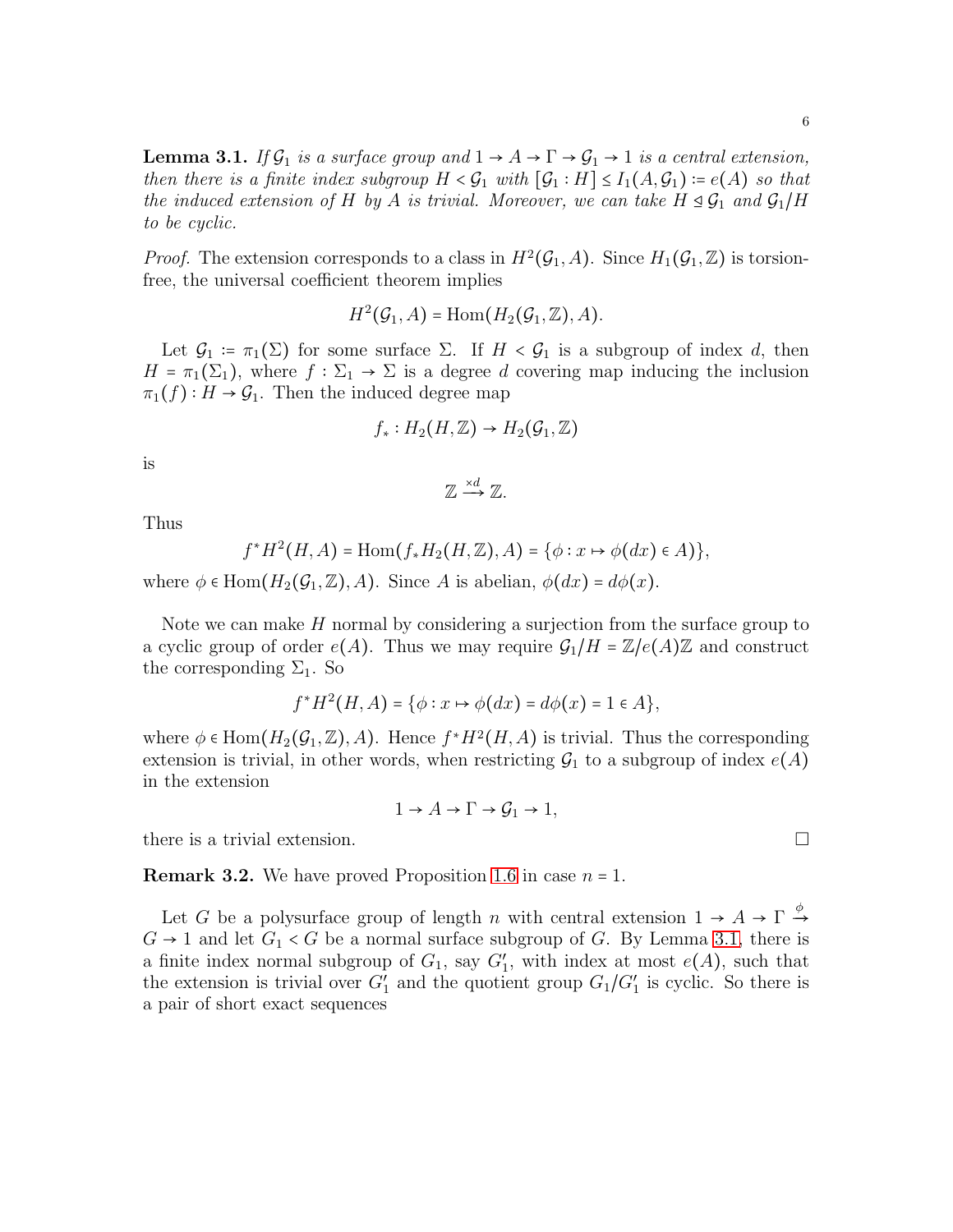

Let  $i: G'_1 \to \Gamma$  be a lift of  $G'_1$  and let  $N_{\Gamma}(i(G'_1))$  be the normalizer of  $i(G'_1)$  in  $\Gamma$ .

<span id="page-6-0"></span>**Lemma 3.3.**  $N_{\Gamma}(i(G'_1))$  is finite index in  $\Gamma$  with index less than  $|A|^{2e(A)g_1(G)}$ .  $e(A)(e(A)!)^{2g_1(G)+|r(A)|}.$ 

*Proof.* With the central extension  $1 \rightarrow A \rightarrow \Gamma \stackrel{\phi}{\rightarrow} G \rightarrow 1$ , define

$$
\Gamma_1 \coloneqq \phi^{-1}(G_1) \trianglelefteq \Gamma
$$

and

$$
\Gamma_1' \coloneqq \phi^{-1}(G_1') \cong A \oplus i(G_1').
$$

Since  $[G_1:G'_1] \leq e(A)$ , it follows that  $[\Gamma'_1: i(G'_1)] = |A|$  and  $[\Gamma_1: \Gamma'_1] \leq e(A)$ . Define  $N = N_{\Gamma}(\Gamma_1),$  observe  $N_{\Gamma}(i(G_1')) = N_N(i(G_1'))$ , thus

$$
[\Gamma : N_{\Gamma}(i(G_1'))] = [\Gamma : N] \cdot [N : N_N(i(G_1'))].
$$

We first consider  $[\Gamma : N]$ . Define an action of  $\Gamma$  on the subgroups of index  $[\Gamma_1 : \Gamma_1']$ in  $\Gamma_1$  by conjugation. Note  $N = N_{\Gamma}(\Gamma_1') =$  Stabilizer $_{\Gamma}(i(\Gamma_1'))$ , hence

$$
[\Gamma : N] = |\text{Orbit}_{\Gamma}(\Gamma_1')| = |\text{Orbit}_{\Gamma_1}(\Gamma_1')|,
$$

which is bounded by the number of subgroups of index  $[\Gamma_1 : \Gamma'_1]$  in  $\Gamma_1$ .

Observe  $\Gamma_1$ , as a finite extension of a surface group, is finitely generated. So  $\Gamma_1$ has only finitely many subgroups of a given index. Indeed, by [\[Hal49\]](#page-20-5), if  $N(d, n)$  is the number of subgroups of index  $d$  in the free group of rank  $n$ , then

$$
N(d,n) = d(d!)^{n-1} - \sum_{i=1}^{d-1} ((d-i)!)^{n-1} N(i,n) < d(d!)^{n-1}.
$$

Note there is a natural epimorphism  $p : F_{|Y_n|} \to \Gamma_1$ , where  $Y_n$  is a generating set of  $\Gamma_1$  and  $F_{|Y_n|}$  is the free group with rank  $|Y_n|$ . Note that if H is a finite index subgroup of  $\Gamma_1$ , then

$$
[F_{|Y_n|}:p^{-1}(H)]=[\Gamma_1:H].
$$

So we can pull back the subgroups of index  $[\Gamma_1 : \Gamma'_1]$  in  $\Gamma_1$  to the subgroups of the same index in  $F_{|Y_n|}$ . So there are at most  $N([\Gamma_1 : \Gamma'_1], |Y_n|)$  subgroups of index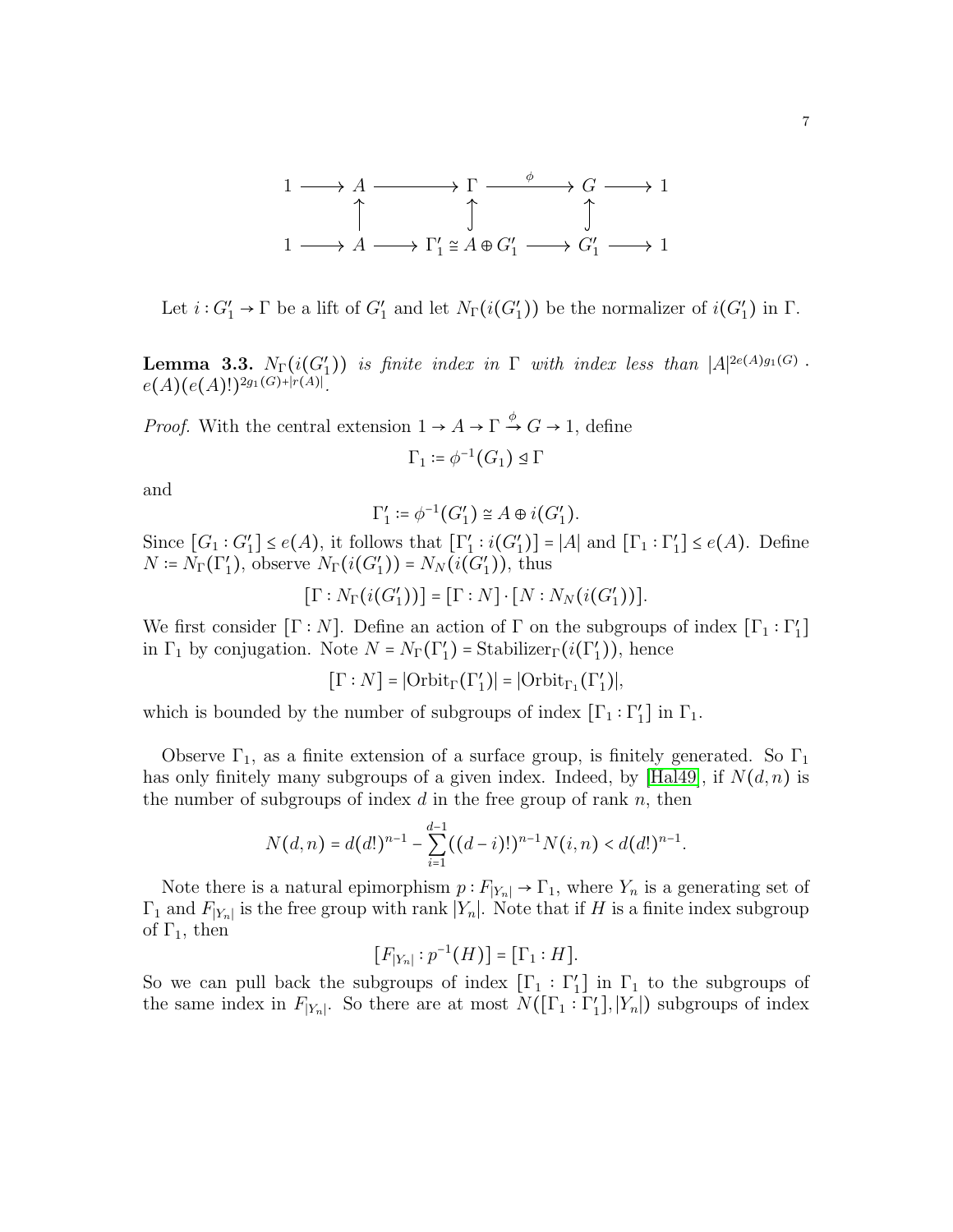$[\Gamma_1 : \Gamma'_1]$  in  $\Gamma_1$ . Since  $\Gamma_1/A = G_1$  and  $G_1$  has a generating set of size  $2g_1(G)$ , it follows that

$$
|Y_n| < 2g_1(G) + |r(A)|.
$$

Therefore,

$$
\begin{aligned} \left[\Gamma : N\right] &= |\text{Orbit}(\Gamma'_1)| \\ &\le N(\left[\Gamma_1 : \Gamma'_1\right], |Y_n|) \\ &< [\Gamma_1 : \Gamma'_1])(\left[\Gamma_1 : \Gamma'_1\right])^{2g_1(G)+|r(A)|-1} \\ &< e(A)(e(A)!)^{2g_1(G)+|r(A)|} .\end{aligned}
$$

.

Now we start to deal with  $[N: N_N(i(G_1'))]$ . Applying a similar argument as above to  $[\Gamma : N] = [\Gamma : N_{\Gamma}(\Gamma_1')]$ , define an action of N on the subgroups of index  $[\Gamma_1': i(G_1')] = |A|$  in  $\Gamma_1'$  by conjugation. It follows that

$$
[N:N_N(i(G'_1))] = |\text{Orbit}_{\Gamma'_1}(i(G'_1))|,
$$

which is bounded by the number of subgroups of  $\Gamma'_1$  isomorphic to  $i(G'_1)$ . Recall  $i(G'_{1})$  is a surface group of genus, say g'. Fix an isomorphism  $\Gamma'_{1} \cong A \oplus i(G'_{1})$  and choose a generating set of  $i(G'_{1})$  to be

$$
\{(0,a_1),..., (0,a_{g'}),(0,b_1),...,(0,b_{g'})\}.
$$

We claim that any subgroup of  $A \oplus i(G'_{1})$  isomorphic to  $i(G'_{1})$  is of the form

 $\langle (x_1, a_1), ... (x_{g'}, a_{g'}), (y_1, b_1), ..., (y_{g'}, b_{g'}) \rangle,$ 

where  $x_i, y_i$  are arbitrary in A.

Consider the projection  $p: A \oplus i(G'_1) \rightarrow i(G'_1)$ . For any subgroup K of  $A \oplus i(G'_1)$ isomorphic to  $i(G'_1)$ , since ker  $p|_K \subset \text{ker } p = A$  is a finite abelian group as well as a subgroup of a surface group, it follows that ker  $p|_K$  is trivial. Recall  $p(K) \cong K$ ,  $i(G'_1)$ are isomorphic surface groups, so  $p(K) = i(G'_1)$ . Therefore, K contains a subset of the type in the listed generating set from the statement of the claim. But any such subset generates a subgroup isomorphic to  $i(G'_1)$ , so the result of the claim follows.

Now with the claim, we know the subgroups of  $i(\Gamma'_1)$  of index |A|, isomorphic to  $i(G'_1)$ , is bounded by  $|A|^{2g'}$ . Recall  $[G_1:G'_1] \leq e(A)$ , thus  $g' \leq e(A) \cdot g_1(G)$ . So

$$
[N: N_N(i(G'_1))] \leq |A|^{2e(A)g_1(G)}.
$$

Therefore, we know

$$
[\Gamma:N_N(i(G'_1))] < |A|^{2e(A)g_1(G)} \cdot e(A)(e(A)!)^{2g_1(G)+|r(A)|}.
$$

 $\Box$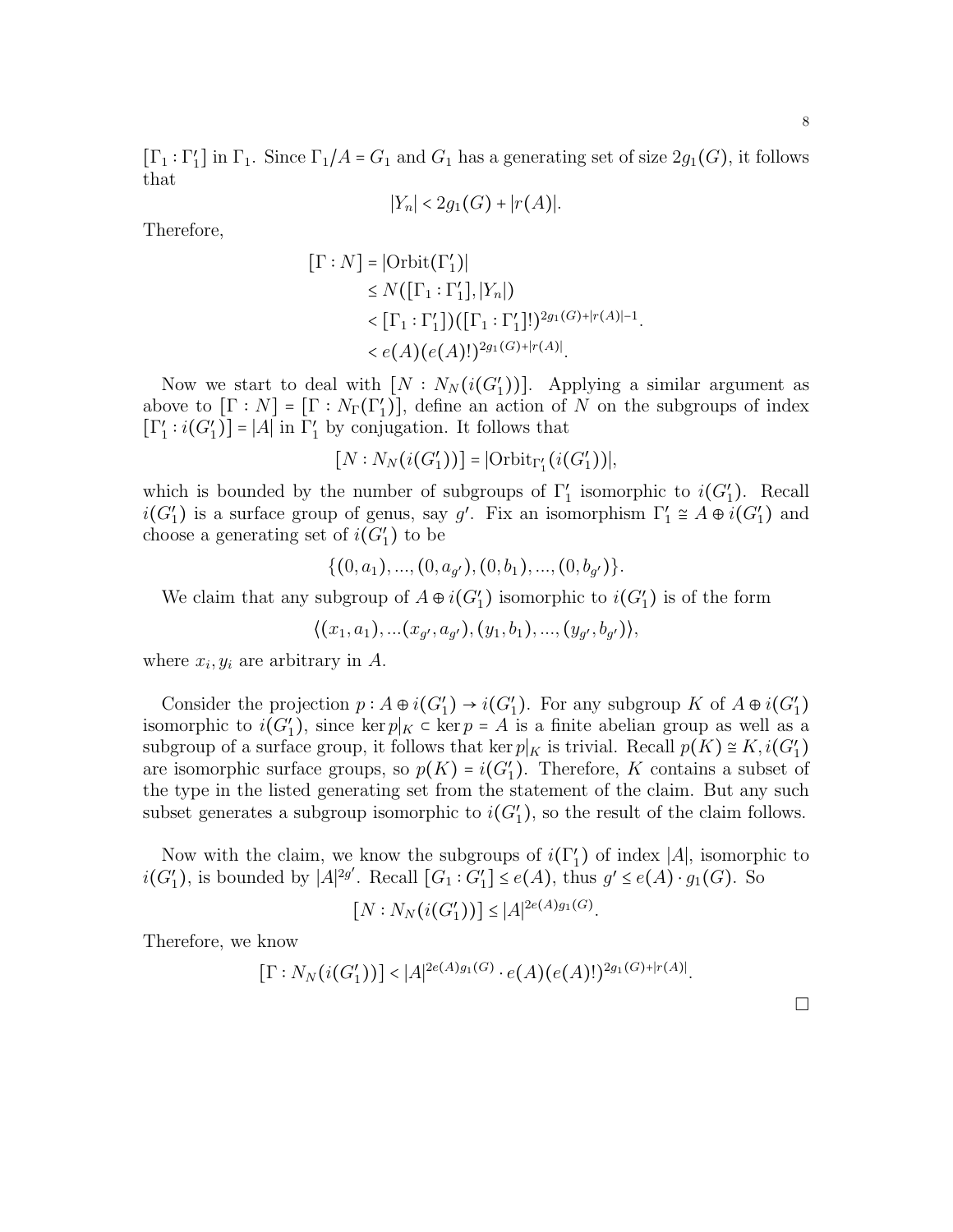<span id="page-8-0"></span>**Lemma 3.4.** *Let* G *be a polysurface group of length* n *with filtration*  $1 = G_0 \trianglelefteq G_1 \trianglelefteq$  $G_2 \trianglelefteq ... \trianglelefteq \mathcal{G}_n = G$ . For any central extension

$$
1 \to A \to \Gamma \xrightarrow{\phi} G \to 1,
$$

*there is a finite index subgroup*  $G'_1$  *of*  $G_1 \subset G$ *, so that*  $G_1/G'_1$  *is cyclic with order*  $e(A)$ *and the induced extension*

$$
1 \to A \to \Gamma'_1 \to G'_1 \to 1
$$

*is trivial. Moreover, the index of the subgroup*  $\Gamma' := N_{\Gamma}(i(G_1'))$  *of*  $\Gamma$  *is less than*  $|A|^{2e(A)g_1(G)} \cdot e(A)(e(A)!)^{2g_1(G)+|r(A)|}.$ 

*Proof.* By assumption  $G_1$  is a surface group, thus by Lemma [3.1,](#page-5-0) there is a finite index subgroup  $G'_1$  of  $G_1$  so that  $G_1/G'_1$  is cyclic with order at most  $e(A)$  and the extension restricted to  $G'_{1}$  is trivial. The inclusion

$$
i: G_1' \hookrightarrow A \oplus G_1' \subset \Gamma
$$

defines an inclusion  $G'_1 \to \Gamma$ . By Lemma [3.3,](#page-6-0)  $\Gamma'$  is of finite index in  $\Gamma$ , with index less than  $|A|^{2e(A)g_1(G)} \cdot e(A)(e(A))^{2g_1(G)+|r(A)|}$ .

*Proof of Proposition [1.6:](#page-1-0)* The proof is by induction. Lemma [3.1](#page-5-0) is the length 1 case. Now suppose the length is  $n > 1$ . By Lemma [3.4,](#page-8-0) there is a finite index subgroup  $G'_1$ of  $G_1$  so that  $G_1/G_1'$  is cyclic, the induced extension

$$
1 \to A \to \Gamma'_1 \to G'_1 \to 1
$$

is trivial and there is a subgroup  $\Gamma' \coloneqq N_{\Gamma}(i(G_1'))$  of  $\Gamma$  so that

$$
[\Gamma : \Gamma'] < |A|^{2e(A)g_1(G)} \cdot e(A)(e(A)!)^{2g_1(G) + |r(A)|}.
$$

Now define  $G' \coloneqq \phi(\Gamma')$  and consider the induced extension:

$$
1 \to A \to \Gamma' \to G' \to 1.
$$

By taking the quotient by  $i(G'_1)$ , we obtain a central extension

$$
1 \to A \to \Gamma'/i(G'_1) \to G'/G'_1 \to 1.
$$

We claim that  $G'/G'_{1}$  is an extension of a polysurface group of length  $n-1$  by a finite abelian group. First, there is a short exact sequence

$$
1 \rightarrow (G_1 \cap G')/G'_1 \rightarrow G'/G'_1 \stackrel{h}{\rightarrow} G'/(G_1 \cap G') \rightarrow 1.
$$

Note

$$
(G_1 \cap G')/G'_1 < G_1/G'_1,
$$

so  $(G_1 \cap G')/G'_1$  is a finite abelian group. Observe  $G'/(G_1 \cap G')$  is a finite index subgroup of the polysurface group of length  $n-1$ ,  $G/G_1$ : since  $G_1 \cap G'$  is the kernel of  $G' \rightarrow G/G_1$  and  $G'/(G_1 \cap G')$  is the image of G' under  $G \rightarrow G/G_1$ , it follows that

$$
G'/(G_1 \cap G') < G/G_1.
$$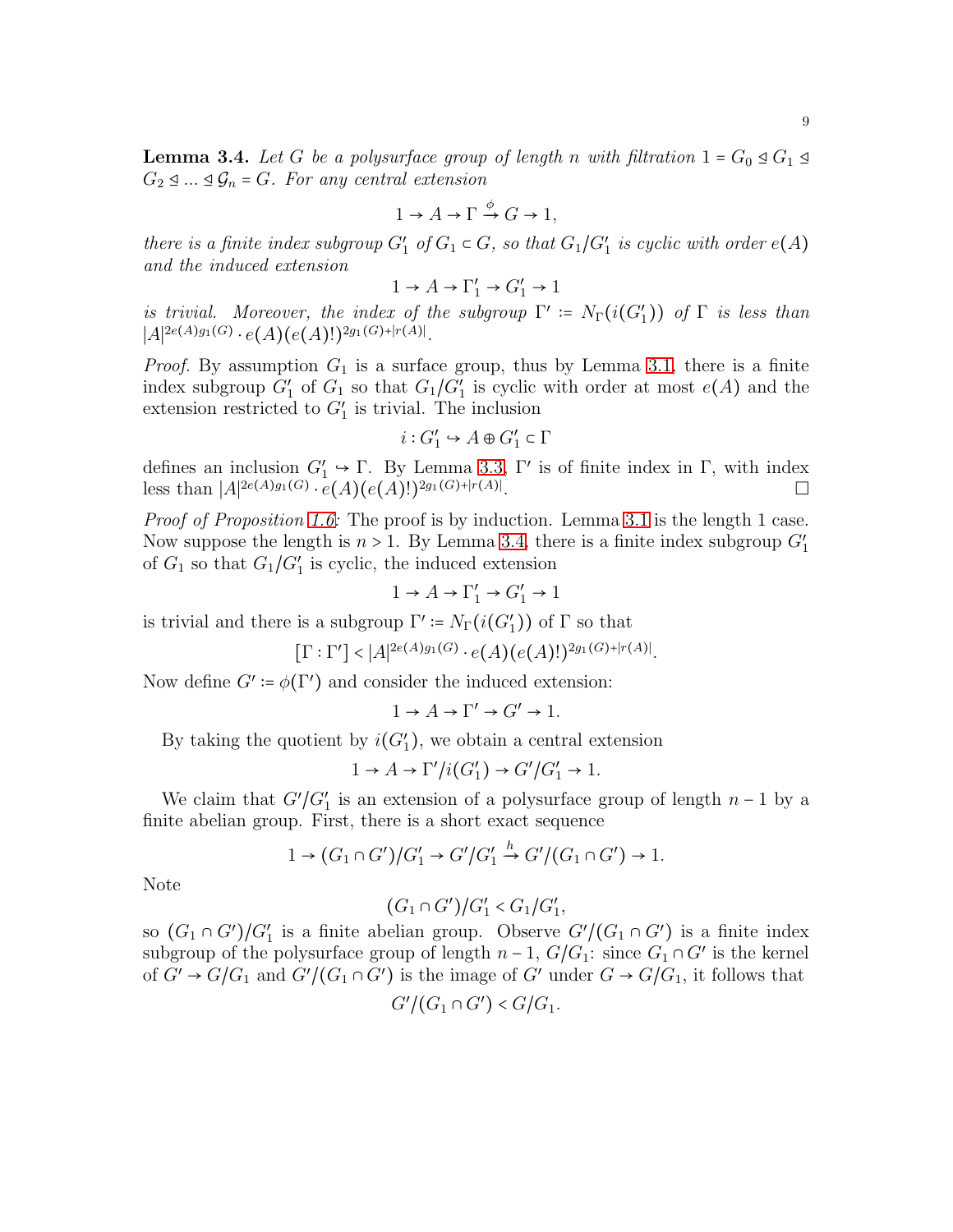$$
[G/G_1: G'/(G_1 \cap G')] \leq [G/(G_1 \cap G'): G'/(G_1 \cap G')]
$$
  
= [G: G']  
= [ \Gamma : \Gamma']  
<  $|A|^{2e(A)g_1(G)} \cdot e(A)(e(A)!)^{2g_1(G)+|r(A)|}$ 

Let  $H$  be the kernel of the natural map

$$
G'/G'_1 \to \mathrm{Aut}((G_1 \cap G')/G'_1).
$$

Since  $(G_1 \cap G')/G'_1$  is finite, so is  $Aut((G_1 \cap G')/G'_1)$ , hence  $[G'/G'_1 : H]$  is finite. Also recall  $(G_1 \cap G')/G'_1$  is abelian, so  $(G_1 \cap G')/G'_1 \subset H$  since it acts trivially on itself via conjugation. So  $H$  is a central extension of a polysurface group of length  $n-1$  by a finite abelian group:

$$
1 \to (G_1 \cap G')/G'_1 \to H \to h(H) \to 1.
$$

In particular,

$$
[G'/(G_1 \cap G'): h(H)] = [G'/G_1': H]
$$
  
= 
$$
|\text{Aut}((G_1 \cap G')/G_1')| < e(A).
$$

Therefore,  $h(H)$  is a subgroup of polysurface group  $G/G_1$  of length  $n-1$  with index strictly smaller than

$$
|A|^{2e(A)g_1(G)} \cdot e(A)^2(e(A)!)^{2g_1(G)+|r(A)|}.
$$

Applying the induction hypothesis, there is a subgroup  $H_0$  of H of index at most

$$
I_{n-1}((G_1 \cap G')/G'_1, h(H))
$$

with a trivial central extension:

$$
1 \rightarrow (G_1 \cap G')/G'_1 \rightarrow H_0 \rightarrow H'_0 \rightarrow 1.
$$

Note the trivial extension gives an embedding of  $H'_0$  into  $H_0$  as a finite index subgroup with

$$
[H_0: H'_0] = |(G_1 \cap G')/G'_1|.
$$

Recall  $H_0$  is a finite index subgroup of H, H is a finite index subgroup of polysurface group of length  $n-1$ :  $G/G_1$ , thus  $H'_0$  is a finite index subgroup of the polysurface group  $G'/G'_{1}$  of length  $n-1$ .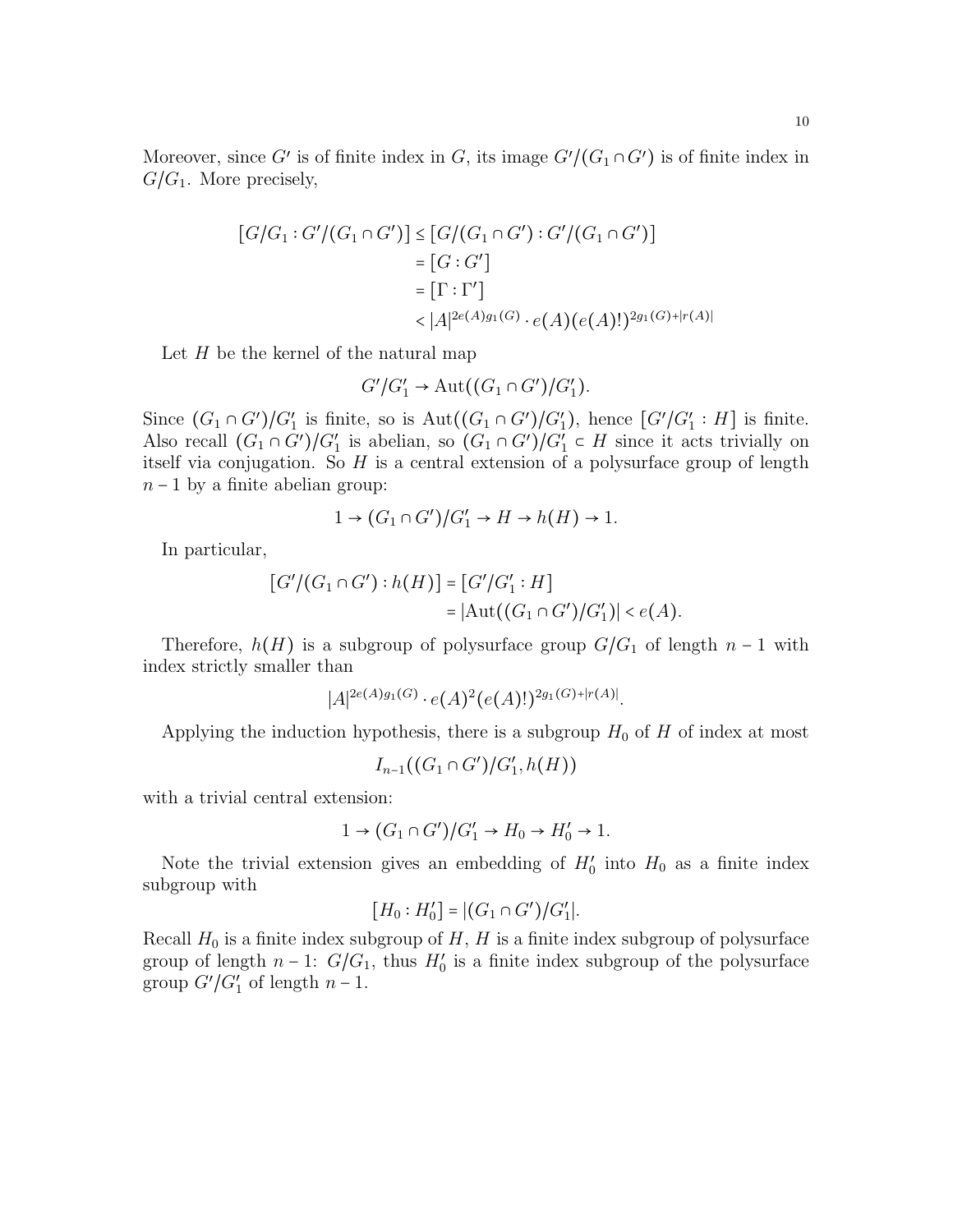In particular,  $H'_0 < H_0 < H < G'/G'_1$ , with

$$
[G'/G_1': H'_0] = [G_1/G_1': H] \cdot [H : H_0] \cdot [H_0 : H'_0]
$$
  

$$
< [G_1/G_1': H] \cdot I_{n-1}((G_1 \cap G')/G_1', h(H)) \cdot |(G_1 \cap G')/G_1'|
$$
  

$$
\leq |\text{Aut}((G_1 \cap G')/G_1')| \cdot I_{n-1}((G_1 \cap G')/G_1', h(H)) \cdot e(A)
$$
  

$$
< I_{n-1}((G_1 \cap G')/G_1', h(H)) \cdot e(A)^2
$$

 $(\text{recall } |G_1/G_1'| = e(A)).$ 

Moreover, since  $H_0'$  is a finite index subgroup of the length  $n-1$  polysurface group  $h(H)$  of index

$$
[h(H):H'_0] = [H:H_0] \le I_{n-1}((G_1 \cap G')/G'_1, h(H)).
$$

It follows that  $H'_0$  is a polysurface group of length  $n-1$ .

Now, coming back to

$$
1 \to A \to \Gamma'/i(G'_1) \to G'/G'_1 \to 1,
$$

restrict  $G'/G'_{1}$  to  $H'_{0}$ . Then we get a central extension of a polysurface group of length  $n-1$  by a finite abelian group:

 $1 \rightarrow A \rightarrow \Delta_n \rightarrow H'_0 \rightarrow 1$ , where  $\Delta_n \subset \Gamma'/i(G'_1)$  is the preimage of  $H'_0$  in  $\Gamma'/i(G'_1)$ . Thus  $[\Gamma'/i(G'_1) : \Delta_n] = [G'/G'_1 : H'_0]$ 

$$
\leq I_{n-1}((G_1 \cap G')/G'_1, h(H)) \cdot e(A)^2.
$$

Using the induction hypothesis one more time on this new extension, there is a finite index subgroup  $M < \Delta_n$  of index at most  $I_{n-1}(A, H'_0)$ , containing A, on which the extension is trivial. So there is a finite index subgroup  $M < \Gamma'/i(G'_1)$  containing A, of index at most

$$
I_{n-1}(A, H_0') \cdot I_{n-1}((G_1 \cap G')/G_1', h(H)) \cdot e(A)^2
$$
,

and on which the extension is trivial. This implies that there is a left splitting  $M \rightarrow A$ for the inclusion  $A \to M$ . It induces a left-splitting  $\Gamma'' \to A$  of the preimage  $\Gamma''$  of M in Γ′ with

$$
\begin{aligned} [\Gamma' : \Gamma''] &= [\Gamma'/i(G_1') : M] \\ &< I_{n-1}(A, H_0') \cdot I_{n-1}((G_1 \cap G')/G_1', h(H)) \cdot e(A)^2. \end{aligned}
$$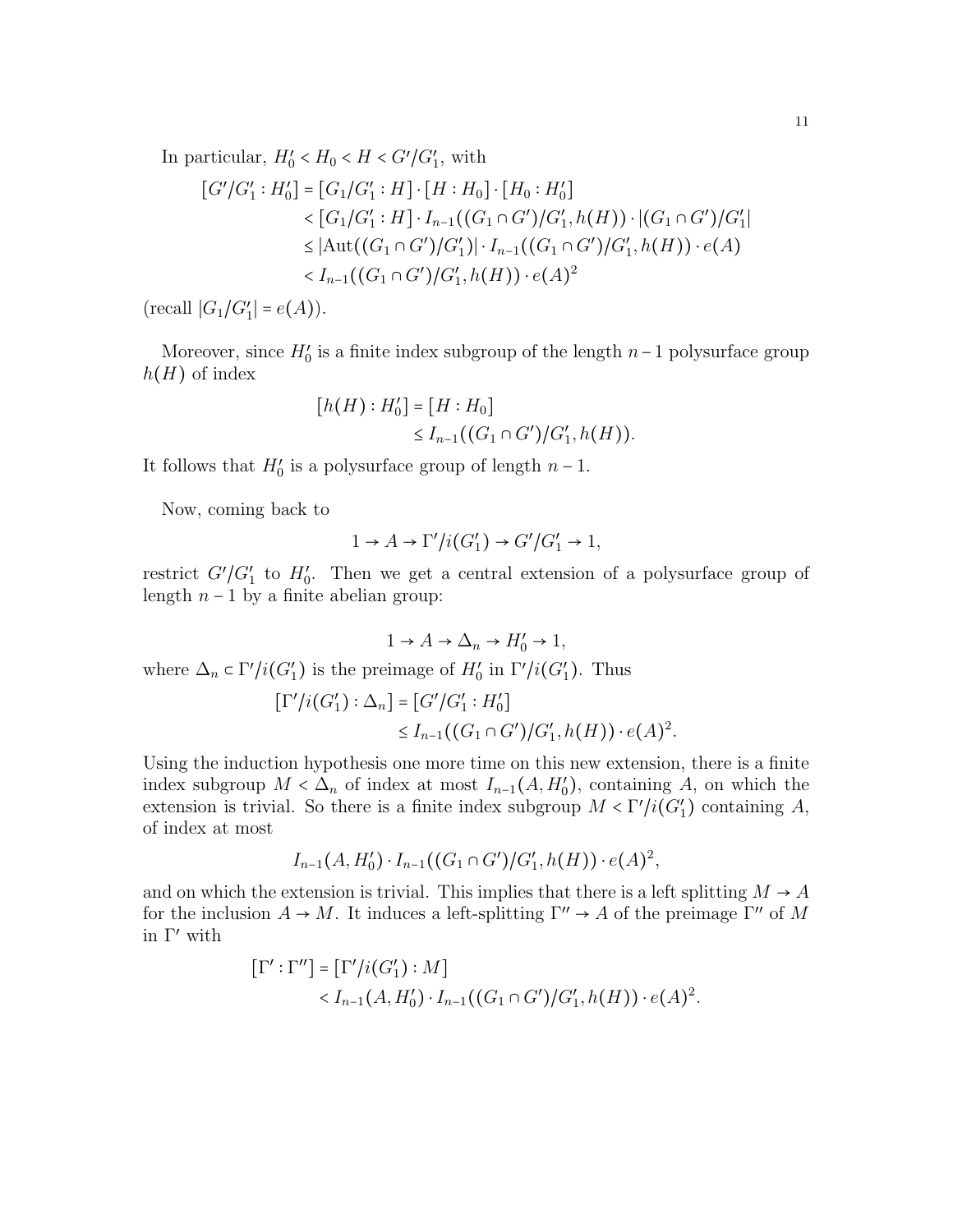Thus,  $\Gamma'' < \Gamma$  is a finite index subgroup on which the induced extension

$$
1\to A\to \Gamma''\to W\to 1
$$

is trivial, where  $W = \phi(\Gamma'')$ . So

$$
[G:W] = [\Gamma : \Gamma']
$$
  
\n
$$
= [\Gamma : \Gamma'] [\Gamma' : \Gamma'']
$$
  
\n
$$
< |A|^{2e(A)g_1(G)} \cdot e(A)(e(A)!)^{2g_1(G)+|r(A)|} \cdot I_{n-1}(A, H_0') \cdot I_{n-1}((G_1 \cap G')/G_1', h(H)) \cdot e(A)^2
$$
  
\n
$$
= |A|^{2e(A)g_1(G)} \cdot e(A)^3(e(A)!)^{2g_1(G)+|r(A)|} \cdot I_{n-1}(A, H_0') \cdot I_{n-1}((G_1 \cap G')/G_1', h(H)).
$$

Note  $(G_1 \cap G')/G'_1$  is a subgroup of  $G_1/G'_1$  of order smaller than  $e(A)$ . Recall  $h(H)$ is a subgroup of polysurface group  $G/G_1$  of length  $n-1$  with index strictly smaller than

$$
|A|^{2e(A)g_1(G)} \cdot e(A)^2(e(A)!)^{2g_1(G)+|r(A)|},
$$

we replace  $h(H)$  by a subgroup of polysurface group  $G/G_1$ , say J, of index at most

$$
|A|^{2e(A)g_1(G)} \cdot e(A)^2(e(A)!)^{2g_1(G)+|r(A)|}.
$$

Recall

$$
[h(H):H_0'] \leq I_{n-1}((G_1 \cap G')/G'_1, h(H)),
$$

so we replace  $H'_0$  by a subgroup of J, say K, of index

$$
I_{n-1}((G_1 \cap G')/G'_1, J) \leq I_{n-1}(A, J).
$$

Therefore, there is a recursive formula:

$$
I_1(A, G) = e(A)
$$

and

$$
I_n(A, G) = e(A)^3 |A|^{2e(A)g_1(G)} (e(A)!)^{2g_1(G)+|r(A)|} \cdot I_{n-1}(A, K) \cdot I_{n-1}(A, J),
$$

where the first inequality follows from Lemma [3.1.](#page-5-0)

## 4. The proof Theorem [1.10](#page-3-0) and examples

Let X be an *n*-dimensional iterated Kodaira fibration with injective monodromy and fibers of genus g. In [\[LIP21\]](#page-20-0), Llosa Isenrich and Py constructed a finite covering space  $X_2$  of X and a family  $Z^* \to X_2$  of closed Riemann surfaces of genus  $2+4(g-1)$ whose monodromy representation is injective. They asked what the minimal degree of the covering  $X_2 \to X$  of the family  $Z^* \to X_2$  is? We give an upper bound.

First we review the construction of the  $X_2$  above. Given an iterated Kodaira fibration of dimension *n* with injective monodromy  $\pi : X \to Y$  (here by definition, Y is a Kodaira fibration of dimension  $n-1$ , denote the fundamental group of the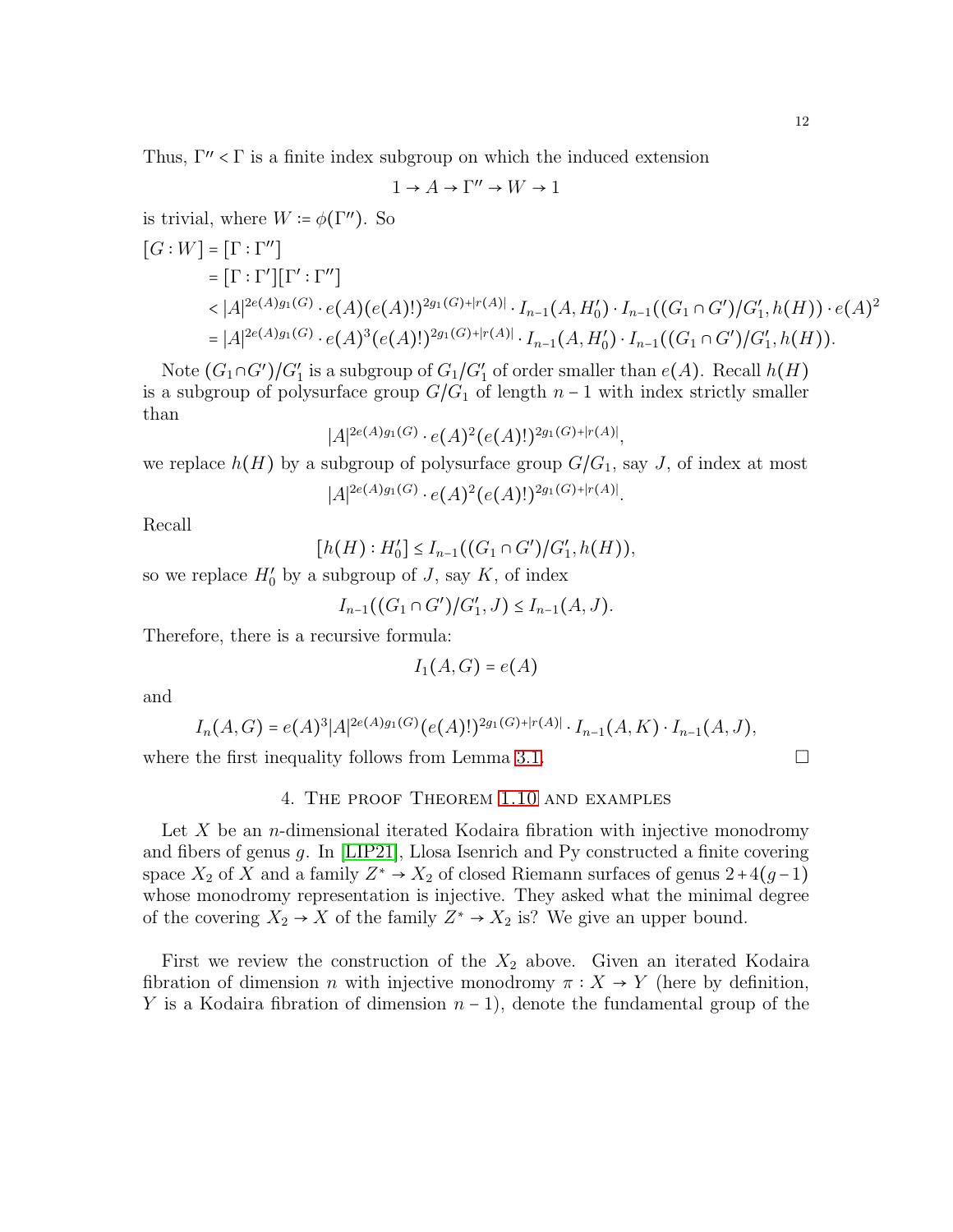fiber (a Riemann surface of genus g) by R and denote the kernel of the natural map  $R \rightarrow H_1(R, \mathbb{Z}/2\mathbb{Z})$  by  $R_2$ . Then we have (16) of [\[LIP21\]](#page-20-0):

$$
1 \to H_1(R, \mathbb{Z}/2\mathbb{Z}) \to \pi_1(X)/R_2 \to \pi_1(Y) \to 1.
$$

By Proposition [1.6,](#page-1-0) there is a finite cover  $Y_a$  of Y so that if  $\pi': X_a \to Y_a$ 



is the pullback then  $1 \to H_1(R,\mathbb{Z}/2\mathbb{Z}) \to \pi_1(X_a)/R_2 \to \pi_1(Y_a) \to 1$  is trivial.

We then have

$$
\pi_1(X_a)/R_2 \cong \pi_1(Y_a) \oplus H_1(R,\mathbb{Z}/2\mathbb{Z}).
$$

It gives a surjection  $\phi : \pi_1(X_a) \to Z/2\mathbb{Z}$  which is non-trivial on R. Let  $X_b$  be the covering space of  $X_a$  corresponding to the kernel of  $\phi$ . The degree of the covering map  $f: X_b \to X_a$  is 2.

<span id="page-12-0"></span>**Lemma 4.1.** *The degree of*  $X_a \rightarrow X$  *is at most* 

$$
\prod_{i=1}^{g} (2^{2i} - 1) 2^{2i-1} \cdot \kappa_3(n-1),
$$

*where*  $\mu$  *is given by*  $\mu : \pi_1(Y) \to \text{Aut}(H_1(R,\mathbb{Z}/2\mathbb{Z}))$ *.* 

*Proof.* Recall there is an extension

$$
1 \to H_1(R, \mathbb{Z}/2\mathbb{Z}) \to \pi_1(X)/R_2 \xrightarrow{\psi} \pi_1(Y) \to 1.
$$

Pass to the kernel of

$$
\mu: \pi_1(Y) \to \mathrm{Aut}(H_1(R,\mathbb{Z}/2\mathbb{Z})) = \mathrm{GL}(2g,\mathbb{Z}/2\mathbb{Z}).
$$

Since the image is contained in  $Sp(2g, \mathbb{Z}/2\mathbb{Z})$ , the kernel has index at most

$$
|\text{Sp}(2g, \mathbb{Z}/2\mathbb{Z})| = \prod_{i=1}^{g} (2^{2i} - 1) 2^{2i-1}.
$$

Observe that there is an induced central extension

$$
1 \to H_1(R, \mathbb{Z}/2\mathbb{Z}) \to \psi^{-1}(\ker \mu) \xrightarrow{\psi|_{\psi^{-1}(\ker \mu)}} \ker \mu \to 1.
$$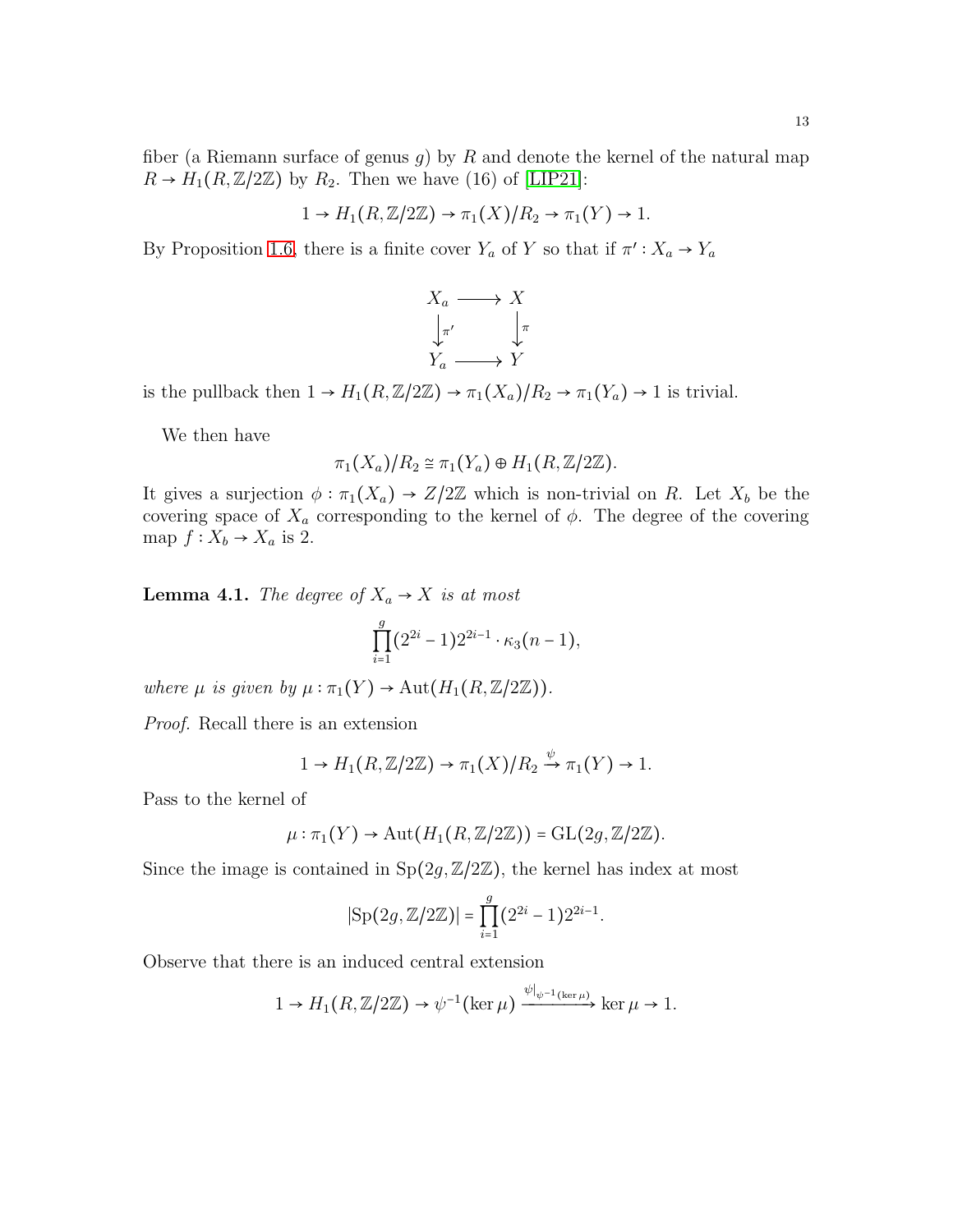Apply the Proposition [1.6](#page-1-0) to this new induced central extension. By observing ker  $\mu$  is a finite index subgroup of  $\pi_1(Y)$ , a polysurface group of length  $n-1$ , we get the finite index subgroup  $\pi_1(X_a)$  of  $\pi_1(X)$  with index at most

$$
I_{n-1}(H_1(R,\mathbb{Z}/2\mathbb{Z}),\ker \mu).
$$

Therefore, the degree of  $X_a \rightarrow X$  is at most

$$
\prod_{i=1}^{g} (2^{2i} - 1) 2^{2i-1} \cdot I_{n-1}(H_1(R, \mathbb{Z}/2\mathbb{Z}), \ker \mu).
$$

Note  $I_{n-1}(H_1(R,\mathbb{Z}/2\mathbb{Z}),\ker \mu) = \kappa_3(n-1)$ , so the result follows.

It is obvious that the degree of  $\pi_b : X_b \to X$  is at most

$$
2 \cdot \prod_{i=1}^{g} (2^{2i} - 1) 2^{2i-1} \cdot \kappa_3(n-1).
$$

Moreover,  $\pi_b : X_b \to Y_a$  has the structure of an *n*-dimensional iterated Kodaira fibration with injective monodromy and  $X_b$  carries a fixed point free involution  $\sigma: X_b \to X_b$  such that  $\pi_b \circ \sigma = \pi_b$  and the fibers of  $\pi_b$  have genus  $1 + 2(g - 1)$ . See [\[LIP21,](#page-20-0) Proposition 40] for the details.

Now denote the fundamental group of the fiber, which is a Riemann surface of genus  $1 + 2(q - 1)$ , of

$$
\pi_b: X_b \to Y_a
$$

by  $R'$  and denote the kernel of the natural map

$$
R' \to H_1(R', \mathbb{Z}/2\mathbb{Z})
$$

by  $R'_2$ , then we have (16) of [\[LIP21\]](#page-20-0):

$$
1 \to H_1(R', \mathbb{Z}/2\mathbb{Z}) \to \pi_1(X)/R'_2 \to \pi_1(Y) \to 1.
$$

By Proposition [1.6,](#page-1-0) there is a finite cover Y' of  $Y_a$  so that if  $\pi' : X' \to Y'$ 

$$
X' \longrightarrow X_b
$$
  
\n
$$
\downarrow_{\pi'}
$$
  
\n
$$
Y' \longrightarrow Y_a
$$

is the pullback then

$$
1 \to H_1(R', \mathbb{Z}/2\mathbb{Z}) \to \pi_1(X')/R'_2 \to \pi_1(Y') \to 1
$$

is trivial.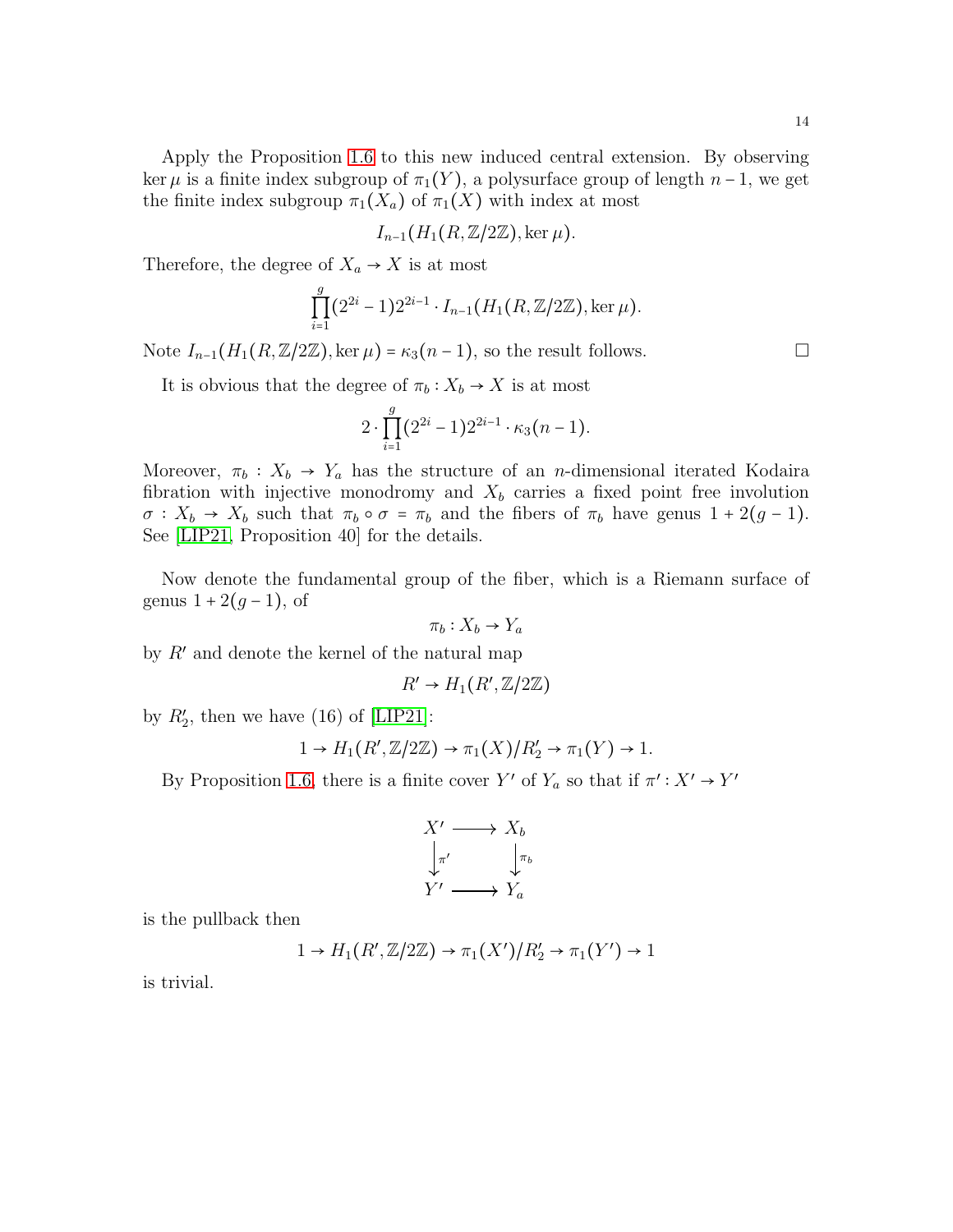We then have

$$
\pi_1(X')/R'_2 \cong \pi_1(Y') \oplus H_1(R',\mathbb{Z}/2\mathbb{Z}),
$$

which gives a surjection

$$
\phi: \pi_1(X') \to \pi_1(X')/R'_2 \to H_1(R',\mathbb{Z}/2\mathbb{Z}).
$$

Let  $X''$  be the covering space of  $X'$  corresponding to the kernel of  $\phi$ . The degree of the covering map  $f: X'' \to X'$  is  $|H_1(R', \mathbb{Z}/2\mathbb{Z})| = 2^{4g-2}$  (recall R' is a surface group of genus  $2q - 1$ ).

Recall there is a holomorphic fixed point free involution  $\sigma_b : X_b \to X_b$  so that  $\pi_b \circ \sigma = \pi_b$ . Let  $\sigma' : X' \to X'$  be the lift of  $\sigma$  which preserves the map  $\pi'$ . Let D be the union of the graph of f and of the graph of  $\sigma' \circ f$ . Note that D naturally sits as a smooth divisor inside the fiber product  $Z = X'' \times_{Y'} X'$ . So we can construct a new bundle  $Z \setminus D \to Y'$ . We denote by L the fundamental group of the fiber of this new bundle, and by  $L_2$  the kernel of the natural map  $L \to H_1(L,\mathbb{Z}/2\mathbb{Z})$ . Then as (16) of [\[LIP21\]](#page-20-0), we can construct an extension:

$$
1 \to H_1(L, \mathbb{Z}/2\mathbb{Z}) \to \pi_1(Z \setminus D)/L_2 \to \pi_1(Y') \to 1
$$

([\[LIP21,](#page-20-0) Proposition 41] ).

Lemma 4.2.  $|H_1(L,\mathbb{Z}/2\mathbb{Z})| = 2^{4g+2^{4g}(g-1)+1}$ .

*Proof.* Observe that L is  $Z_y \setminus (Z_y \cap D) = X''_y \times X'_y \setminus (\Gamma \cup \Gamma^*)$ , where  $y \in Y'$  and  $\Gamma \coloneqq \{ (f(u), u | u \in X''_y) \}, \Gamma^* \coloneqq \{ (\sigma' \circ f(u), u | u \in X'_y) \}$ 

for the covering map  $f: X'' \to X'$  and  $\sigma'$  is an involution. By [\[Kod67,](#page-20-6) Lemma on p.209],

$$
H_1(Z_y \setminus (Z_y \cap D) \cong H_1(X_y'') \oplus H_1(X_y') \oplus \mathbb{Z}/2\mathbb{Z}.
$$

Observe the fiber of  $X' \to Y'$  is the same as the fiber of  $X_b \to Y_a$ , which is a compact Riemann surface of genus  $2g - 1$ . Thus

$$
H_1(X'_y, \mathbb{Z}/2\mathbb{Z}) = (\mathbb{Z}/2\mathbb{Z})^{4g-2}.
$$

Now  $X'' \to X'$  is a 2<sup>4g-2</sup>-degree cover, which implies  $X''_y \to X'_y$  is a 2<sup>4g-2</sup>-cover. So  $X''_y$  is of genus

$$
2^{4g-2}(2g-2)+1,
$$

and

$$
H_1(X''_y,\mathbb{Z}/2\mathbb{Z})=\big(\mathbb{Z}/2\mathbb{Z}\big)^{2^{4g}(g-1)+2}.
$$

So

$$
|H_1(L,\mathbb{Z}/2\mathbb{Z})|=2^{4g+2^{4g}(g-1)+1}.
$$

 $\Box$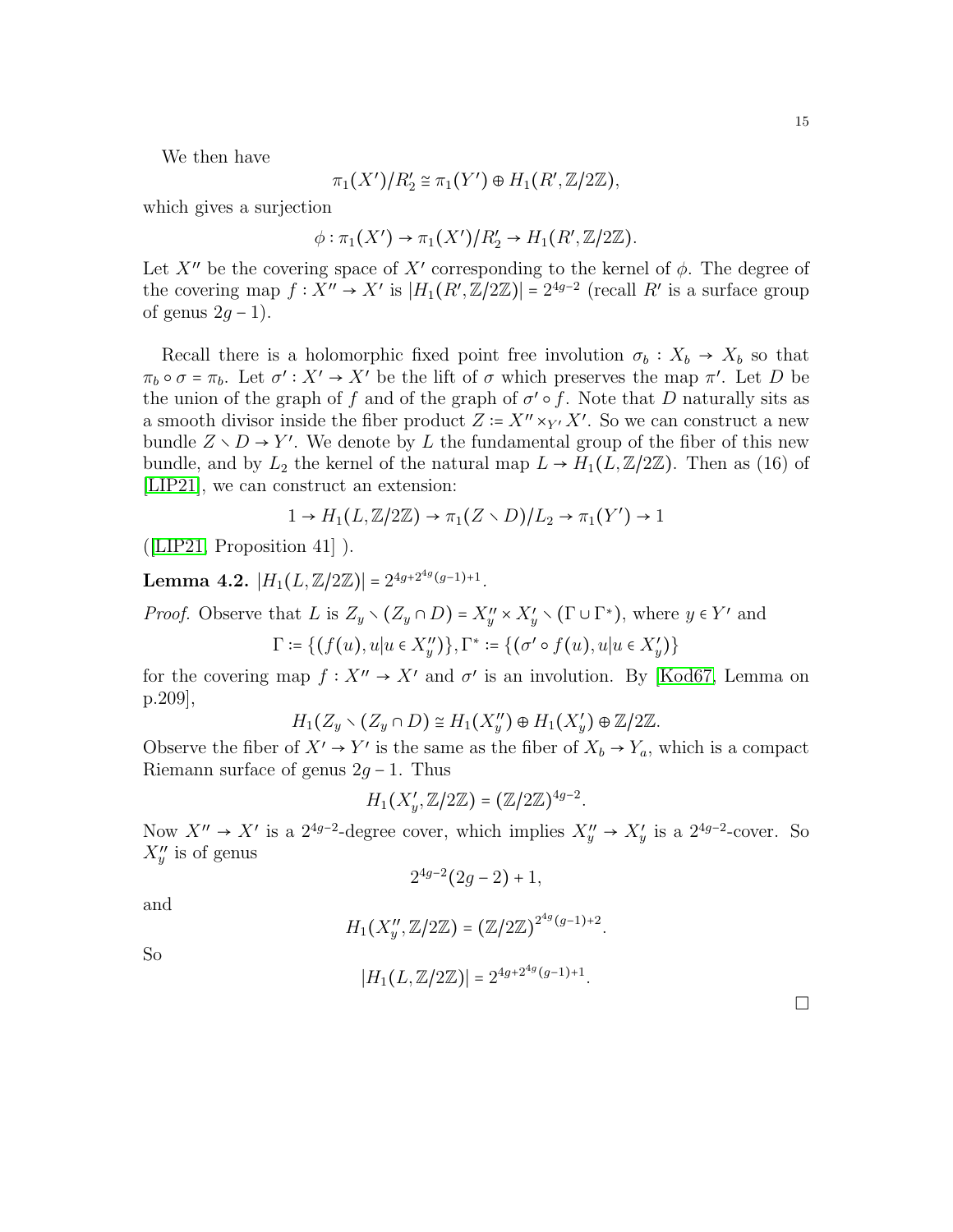$$
X_1 \xrightarrow{q_1} Y'' \quad X_2 \xrightarrow{q_2} Y''
$$
  

$$
\downarrow \qquad \qquad \downarrow \qquad \qquad \downarrow
$$
  

$$
X' \longrightarrow Y' \quad X'' \longrightarrow Y'
$$

The composition of the sequence of finite covers

$$
X_2 \to X'' \to X' \to X_b \to X
$$

is our finite cover  $X_2 \to X_b$ . Now we compute the degree of  $X_2 \to X_b$  as follows:

We have seen the degree of  $X_b \to X$  is bounded by

$$
2 \cdot \prod_{i=1}^{g} (2^{2i} - 1) 2^{2i-1} \cdot \kappa_3(n-1).
$$

We already know  $X'' \to X'$  is of degree  $2^{4g-2}$ .

For the degree of  $X' \rightarrow X_b$ , with the same analysis as Lemma [4.1,](#page-12-0) the degree of  $X' \rightarrow X_b$  is at most

$$
\prod_{i=1}^{2g-1} (2^{2i} - 1) 2^{2i-1} \cdot I_{n-1}(H_1(R', \mathbb{Z}/2\mathbb{Z}), \ker \mu_a) = \prod_{i=1}^{2g-1} (2^{2i} - 1) 2^{2i-1} \cdot \kappa_1(n-1),
$$

where  $\mu_a$  is given by  $\mu_a : \pi_1(Y_a) \to \text{Aut}(H_1(R', \mathbb{Z}/2\mathbb{Z})) = \text{GL}(4g - 2, \mathbb{Z}/2\mathbb{Z}).$ 

Start with the extension

$$
1 \to H_1(L, \mathbb{Z}/2\mathbb{Z}) \to \pi_1(Z-D)/L_2 \xrightarrow{\varphi} \pi_1(Y') \to 1.
$$

Again, pass to a subgroup of  $\pi_1(Y')$ ,

For the degree of  $X_2 \rightarrow X''$ , we have the following lemma.

**Lemma 4.3.** *The degree of*  $X_2 \rightarrow X''$  *is at most* 

$$
\prod_{i=1}^{\tau_0(g)}(\tau(g)-2^{i-1})\cdot\kappa_2(n-1),
$$

*where*  $\rho$  *is given by*  $\rho : \pi_1(Y') \to Aut(H_1(L,\mathbb{Z}/2\mathbb{Z}))$ .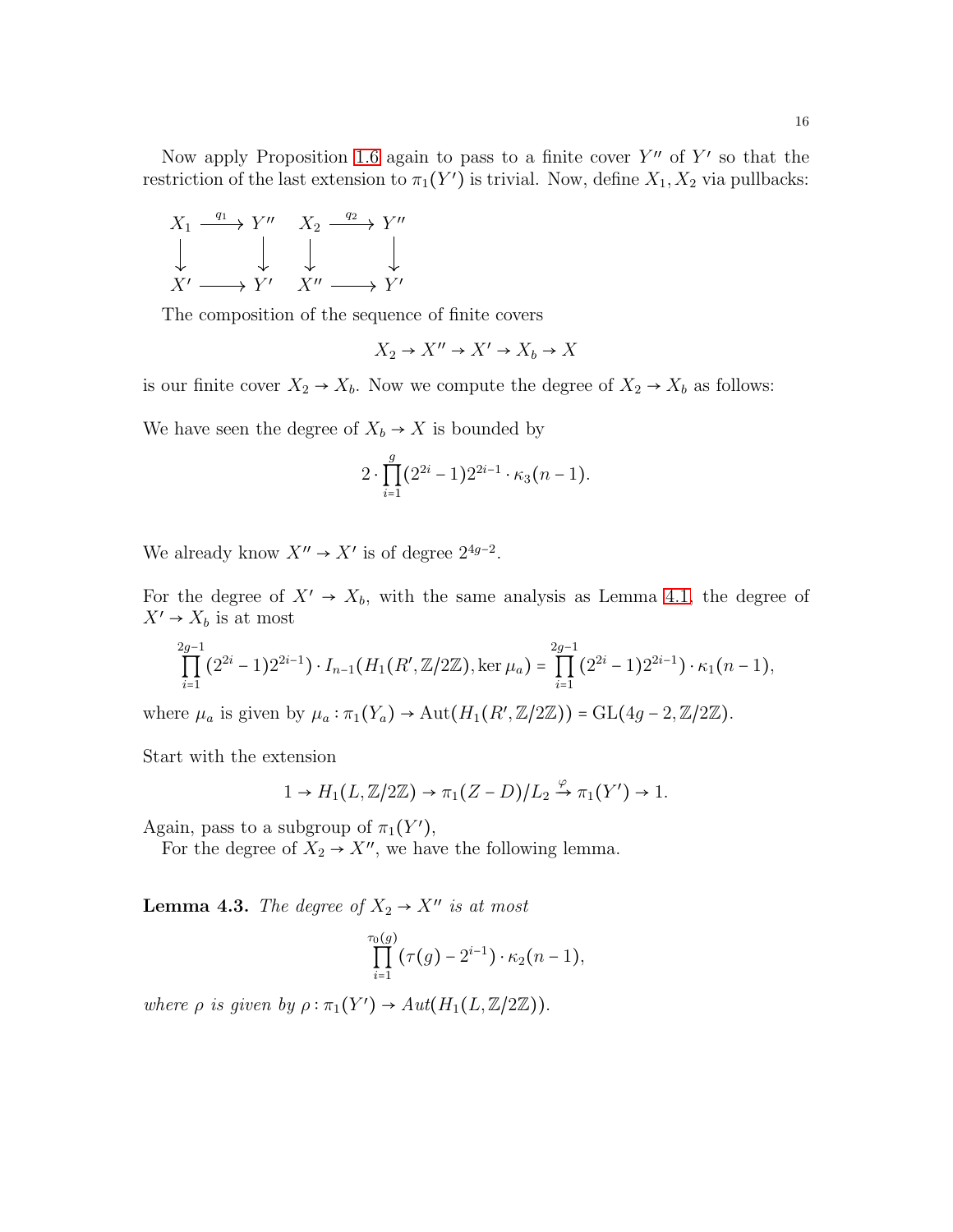*Proof.* Since it is a pullback, the degree of  $X_2 \rightarrow X''$  is the same as the degree of  $Y'' \rightarrow Y'$ . Start with the extension

$$
1 \to H_1(L, \mathbb{Z}/2\mathbb{Z}) \to \pi_1(Z-D)/L_2 \xrightarrow{\varphi} \pi_1(Y') \to 1.
$$

Again, pass to a subgroup of  $\pi_1(Y')$ , the kernel of  $\rho$  with index at most

$$
|\text{Aut}(H_1(L, \mathbb{Z}/2\mathbb{Z}))| = |\text{Aut}((\mathbb{Z}/2\mathbb{Z})^{4g+2^{4g}(g-1)+1})|
$$
  
= 
$$
\prod_{i=1}^{\tau_0(g)} (\tau(g) - 2^{i-1}),
$$

so that the induced extension

$$
1 \to H_1(L, \mathbb{Z}/2\mathbb{Z}) \to \varphi^{-1}(\ker \rho) \xrightarrow{\varphi|_{\varphi^{-1}(\ker \rho)}} \ker \rho \to 1
$$

is central. Now apply Proposition [1.6](#page-1-0) to  $\pi_1(Y')$  to get  $\pi_1(Y'')$ , so that the index is at most

$$
I_{n-1}(H_1(L,\mathbb{Z}/2\mathbb{Z}),\ker \rho)=\kappa_2(n-1).
$$

Therefore, the degree of  $X_2 \to X''$  is at most

$$
\prod_{i=1}^{\tau_0(g)}(\tau(g)-2^{i-1})\cdot\kappa_2(n-1).
$$

Now we can conclude that the minimal degree of

$$
X_2 \to X'' \to X' \to X_b \to X,
$$

is bounded by

$$
\theta(g) \cdot \kappa_1(n-1) \cdot \kappa_2(n-1) \cdot \kappa_3(n-1),
$$

which is the Theorem [1.10.](#page-3-0)

**Remark 4.4.** By the last section, there is a recursive formula for  $I_n(A, G)$ :  $I_1(A, G) = e(A)$  and

$$
I_n(A, G) = e(A)^3 |A|^{2e(A)g_1(G)} (e(A)!)^{2g_1(G)+|r(A)|} \cdot I_{n-1}(A, H'_0) \cdot I_{n-1}(A, h(H))
$$
  
= 8 \cdot |A|^{2e(A)g\_1(G)} \cdot 2^{2g\_1(G)+|r(A)|} \cdot I\_{n-1}(A, H'\_0) \cdot I\_{n-1}(A, h(H)),

where the second equality follows from the observation that in this section we are only considering the groups with  $e(A) = 2$ .

 $\Box$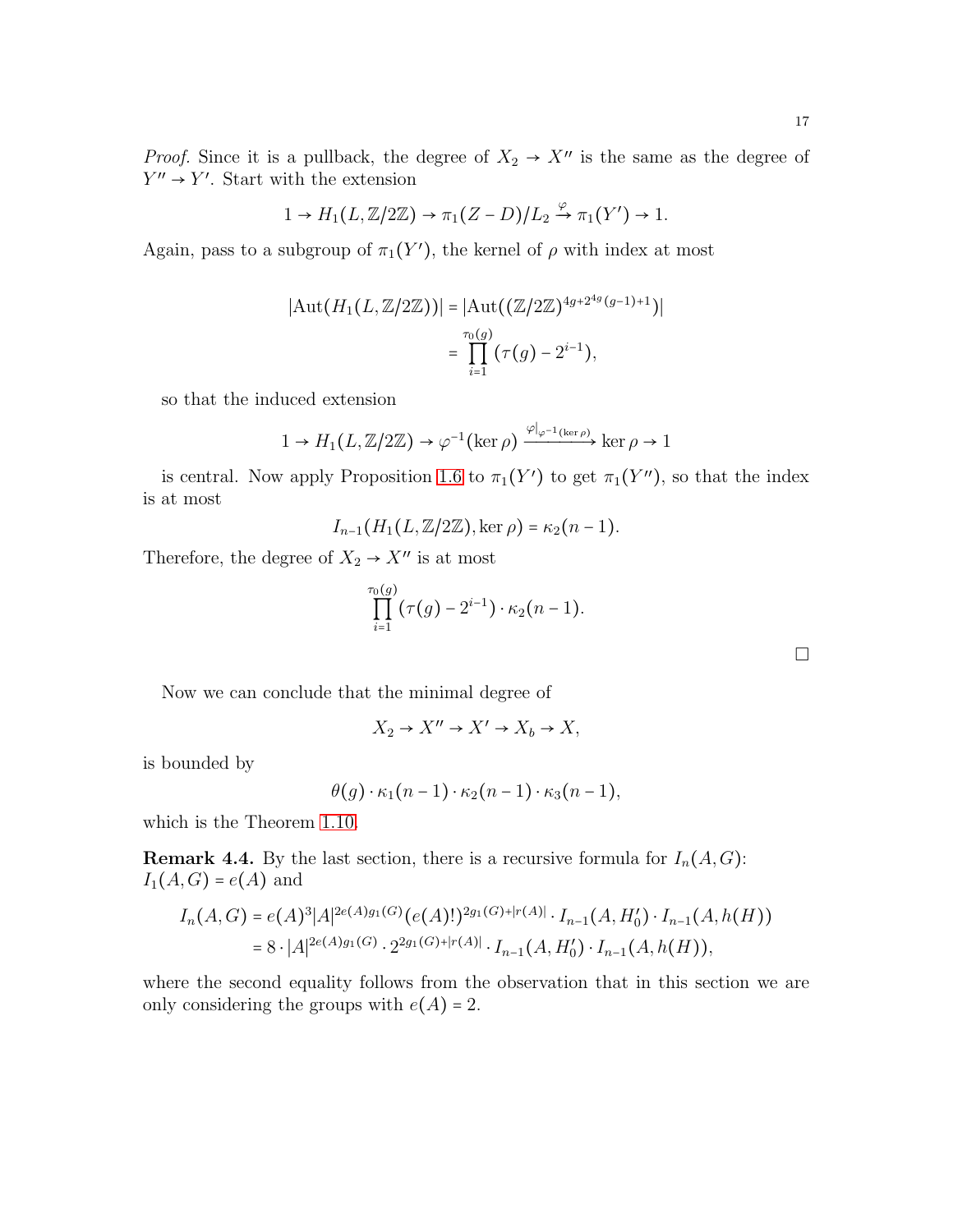Notation 4.5. *For the convenience in the expression of the following examples, we define*

$$
g_3(\ker \mu) \coloneqq g_1(\ker \mu) + g_a(\ker \mu) + g_b(\ker \mu),
$$

*(resp.*  $g_3(\ker \rho)$  *and*  $g_3(\ker \mu_a)$ *)*;

$$
\zeta \coloneqq 8\big(2g-1\big)g_1\big(\ker \mu_a\big)+4g+8gg_1\big(\ker \mu\big)+4g_1\big(\ker \rho\big)+\big(2g+2^{2g+1}\big(g-1\big)+3\big)+14;
$$

*and*

$$
\xi \coloneqq 34g + 28 + 2(2g + 2^{2g+1}(g-1) + 3) + g_3(\ker \rho) + (8g+1)g_3(\ker \mu) + (32g-15)g_3(\ker \mu_a).
$$

**Example 4.6.** If  $X$  is an 2-dimensional iterated Kodaira fibration with injective monodromy and fibers of genus g. Then the finite covering  $X_2 \to X$  constructed by Llosa Isenrich and Py has degree at most

$$
2^3 \cdot \theta(g).
$$

*Proof.* By Theorem [1.10,](#page-3-0) the degree is at most

$$
\theta(g) \cdot \kappa_1(1) \cdot \kappa_2(1) \cdot \kappa_3(1).
$$

By Lemma [3.1](#page-5-0) and

$$
\kappa_1(1) = I_1((\mathbb{Z}/2\mathbb{Z})^{2g}, Z_1)) = e((\mathbb{Z}/2\mathbb{Z})^{2g}) = 2,
$$
  

$$
\kappa_2(1) = I_1((\mathbb{Z}/2\mathbb{Z})^{\tau_0(g)}, Z_2) = e(\mathbb{Z}/2\mathbb{Z})^{\tau_0(g)}) = 2
$$

and

$$
\kappa_3(1) = I_1((\mathbb{Z}/2\mathbb{Z})^{4g-2}, Z_3) = e((\mathbb{Z}/2\mathbb{Z})^{4g-2}) = 2,
$$

the degree from the statement follows.  $\square$ 

Recall ker  $\mu$  is a finite index subgroup of  $\pi_1(Y)$  and  $\pi_1(Y)$  is a polysurface group of length  $n-1$ . Consider the filtration of  $\pi_1(Y)$ :

$$
1 = \mathcal{Y}_0 < \mathcal{Y}_1 < \ldots < \mathcal{Y}_{n-1} = \pi_1(Y),
$$

which gives the filtration of ker  $\mu$ :

$$
1 = \mathcal{Y}_0 < \mathcal{Y}_1 \cap \ker \mu < \dots < \mathcal{Y}_{n-1} \cap \ker \mu = \ker \mu.
$$

We define  $g_1(\ker \mu)$  to be the genus of the surface corresponding to the surface group  $\mathcal{Y}_1 \cap \text{ker } \mu$ . Similarly, recall ker  $\rho$  is a finite index subgroup of  $\pi_1(Y')$  and  $\pi_1(Y')$  is a polysurface group of length  $n-1$  and there is a filtration of  $\pi_1(Y')$ :

$$
1 = \mathcal{Y}'_0 < \mathcal{Y}'_1 < \dots < \mathcal{Y}'_{n-1} = \pi_1(Y').
$$

We define  $g_1(\ker \rho)$  to be the genus of the surface corresponding to the surface group  $\mathcal{Y}_1 \cap \ker \rho$ .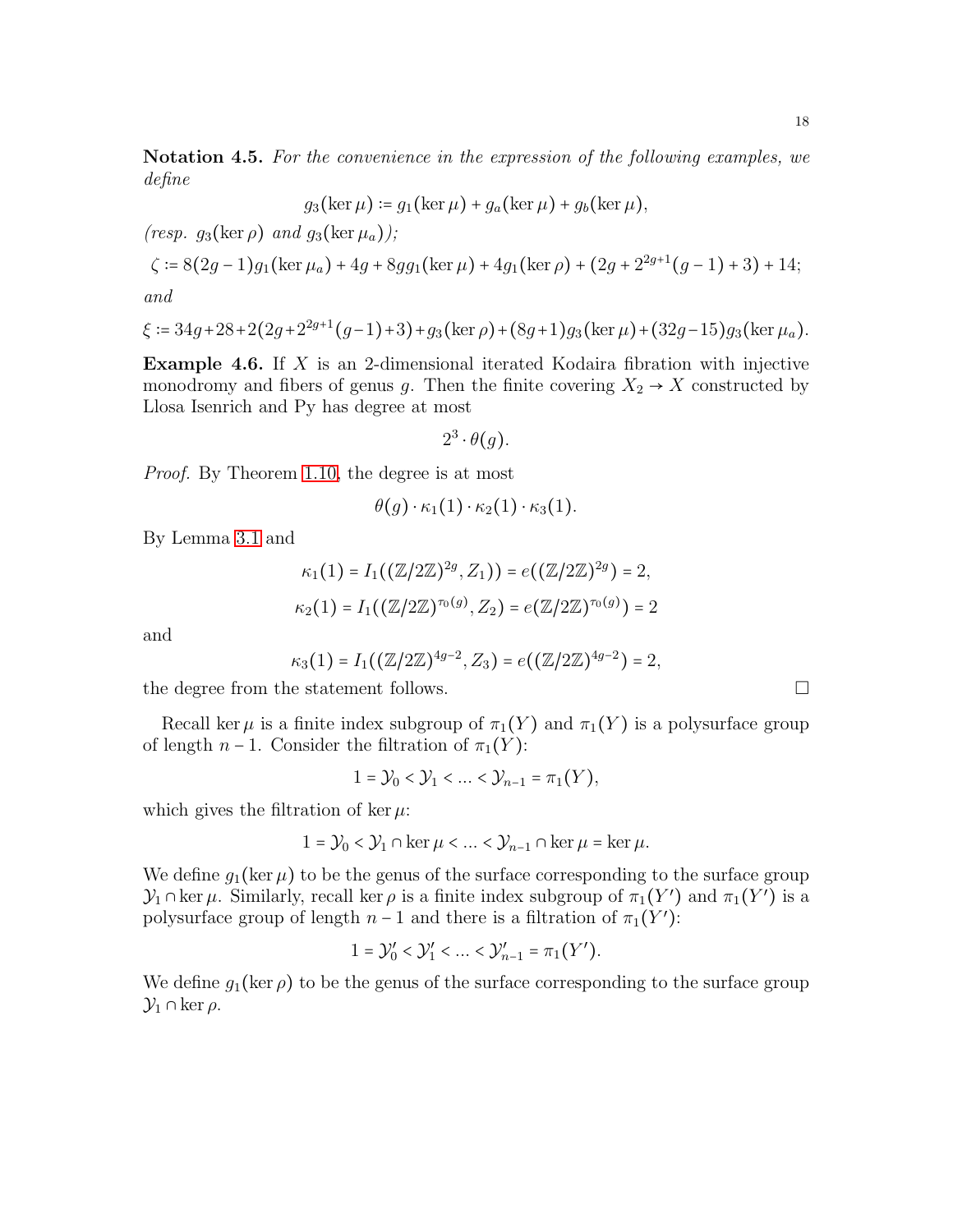$\Box$ 

**Example 4.7.** If  $X$  is an 3-dimensional iterated Kodaira fibration with injective monodromy and fibers of genus g. Then the finite covering  $X_2 \to X$  has degree at most

$$
2^{\zeta} \cdot \theta(g) \cdot \tau(g)^{4g_1(\ker \rho)}.
$$

*Proof.* By Theorem [1.10,](#page-3-0) the degree is at most

$$
\theta(g) \cdot \kappa_1(2) \cdot \kappa_2(2) \cdot \kappa_3(2).
$$

By Remark [1.7,](#page-2-0)  $|H_1(R,\mathbb{Z}/2\mathbb{Z})| = 2^{2g}$  and

$$
e(H_1(R',\mathbb{Z}/2\mathbb{Z})) = e(H_1(R,\mathbb{Z}/2\mathbb{Z})) = e(H_1(L,\mathbb{Z}/2\mathbb{Z})) = 2,
$$

it follows that

$$
\kappa_1(2) = I_2((\mathbb{Z}/2\mathbb{Z})^{2g}, Z_1)
$$
  
=  $2^5 |(\mathbb{Z}/2\mathbb{Z})^{2g}|^{2 \cdot 2g_1(\ker \mu_a)} 2^{2g_1(\ker \mu_a) + |r((\mathbb{Z}/2\mathbb{Z})^{2g})|}$   
=  $2^{8(2g-1)g_1(\ker \mu_a) + 2g_1(\ker \mu_a) + 4g + 3}$ ;

$$
\kappa_2(2) = I_2((\mathbb{Z}/2\mathbb{Z})^{\tau_0(g)}, Z_2)
$$
  
=  $2^5 |(\mathbb{Z}/2\mathbb{Z})^{\tau_0(g)}|^{2 \cdot 2g_1(\ker \rho)} 2^{2g_1(\ker \rho) + |r((\mathbb{Z}/2\mathbb{Z})^{\tau_0(g)})|}$   
=  $2^{2g_1(\ker \rho) + (2g + 2^{2g+1}(g-1) + 3) + 5} \cdot \tau(g)^{4g_1(\ker \rho)}.$ 

$$
\kappa_3(2) = I_2((\mathbb{Z}/2\mathbb{Z})^{4g-2}, Z_3)
$$
  
=  $2^5 |(\mathbb{Z}/2\mathbb{Z})^{4g-2}|^{2 \cdot 2g_1(\ker \mu)} 2^{2g_1(\ker \mu) + |r((\mathbb{Z}/2\mathbb{Z})^{4g-2})|}$   
=  $2^{8g_1(\ker \mu) + 2g_1(\ker \mu) + 2g+5}$ ;

Therefore, the degree is at most

$$
2^{\zeta}\cdot\theta(g)\cdot\tau(g)^{4g_1(\ker\rho)}.
$$

**Example 4.8.** If  $X$  is an 4-dimensional iterated Kodaira fibration with injective monodromy and fibers of genus g. Then the finite covering  $X_2 \to X$  constructed by Llosa Isenrich and Py has degree at most

$$
2^{\xi} \cdot \theta(g) \cdot \tau(g)^{4 \cdot g_3(\ker \rho)}.
$$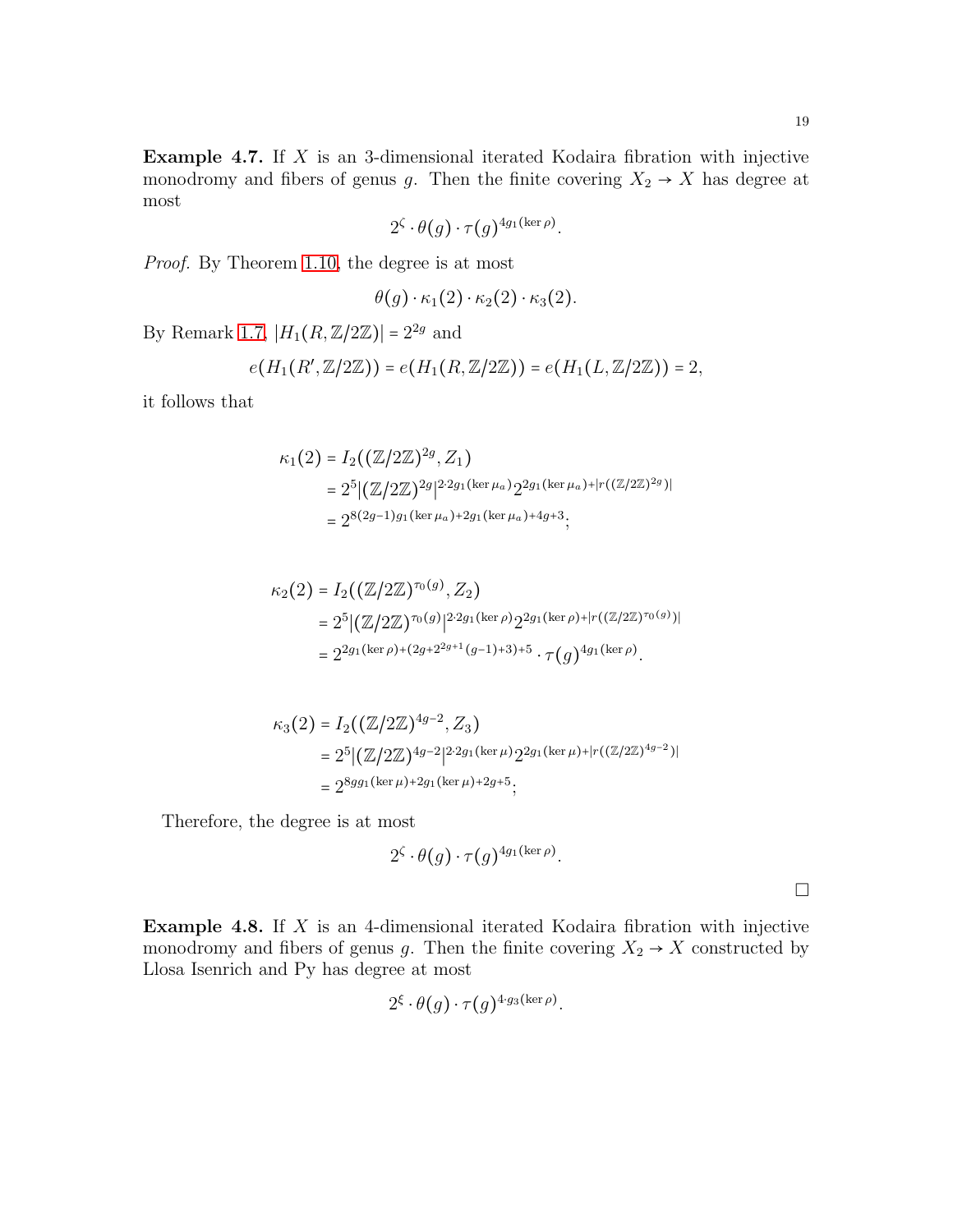*Proof.* By Theorem [1.10,](#page-3-0) the degree is at most

$$
\theta(g) \cdot \kappa_1(3) \cdot \kappa_2(3) \cdot \kappa_3(3).
$$

By Remark [1.7,](#page-2-0)

$$
\kappa_1(3) = I_3((\mathbb{Z}/2\mathbb{Z})^{2g}, Z_1)
$$
  
=  $2^{13} 2^{2(2g-1)\cdot 4g_3(\ker \mu_a)} \cdot (2!)^{6\cdot 2g(2g-1)+g_3(\ker \mu_a)}$   
=  $2^{8(4g-2)\cdot g_3(\ker \mu_a)+24g+g_3(\ker \mu_a)+1};$ 

$$
\kappa_2(3) = I_3((\mathbb{Z}/2\mathbb{Z})^{\tau_0(g)}, Z_2)
$$
  
=  $2^{13} \cdot \tau(g)^{2 \cdot 2 \cdot g_3(\ker \rho)} \cdot (2!)^{2|r(H_1(L, \mathbb{Z}/2\mathbb{Z})|+g_3(\ker \rho)}$   
=  $2^{13+2(2g+2^{2g+1}(g-1)+3)+g_3(\ker \rho)} \cdot \tau(g)^{4 \cdot g_3(\ker \rho)};$ 

$$
\kappa_3(3) = I_3((\mathbb{Z}/2\mathbb{Z})^{4g-2}, Z_3)
$$
  
=  $2^{13} 2^{2g \cdot 4 \cdot g_3(\ker \mu)} \cdot (2!)^{6 \cdot 2g + g_3(\ker \mu)}$   
=  $2^{8g \cdot g_3(\ker \mu) + 12g + g_3(\ker \mu) + 13}$ .

Therefore, the degree is at most

$$
2^{\xi} \cdot \theta(g) \cdot \tau(g)^{4 \cdot g_3(\ker \rho)}.
$$